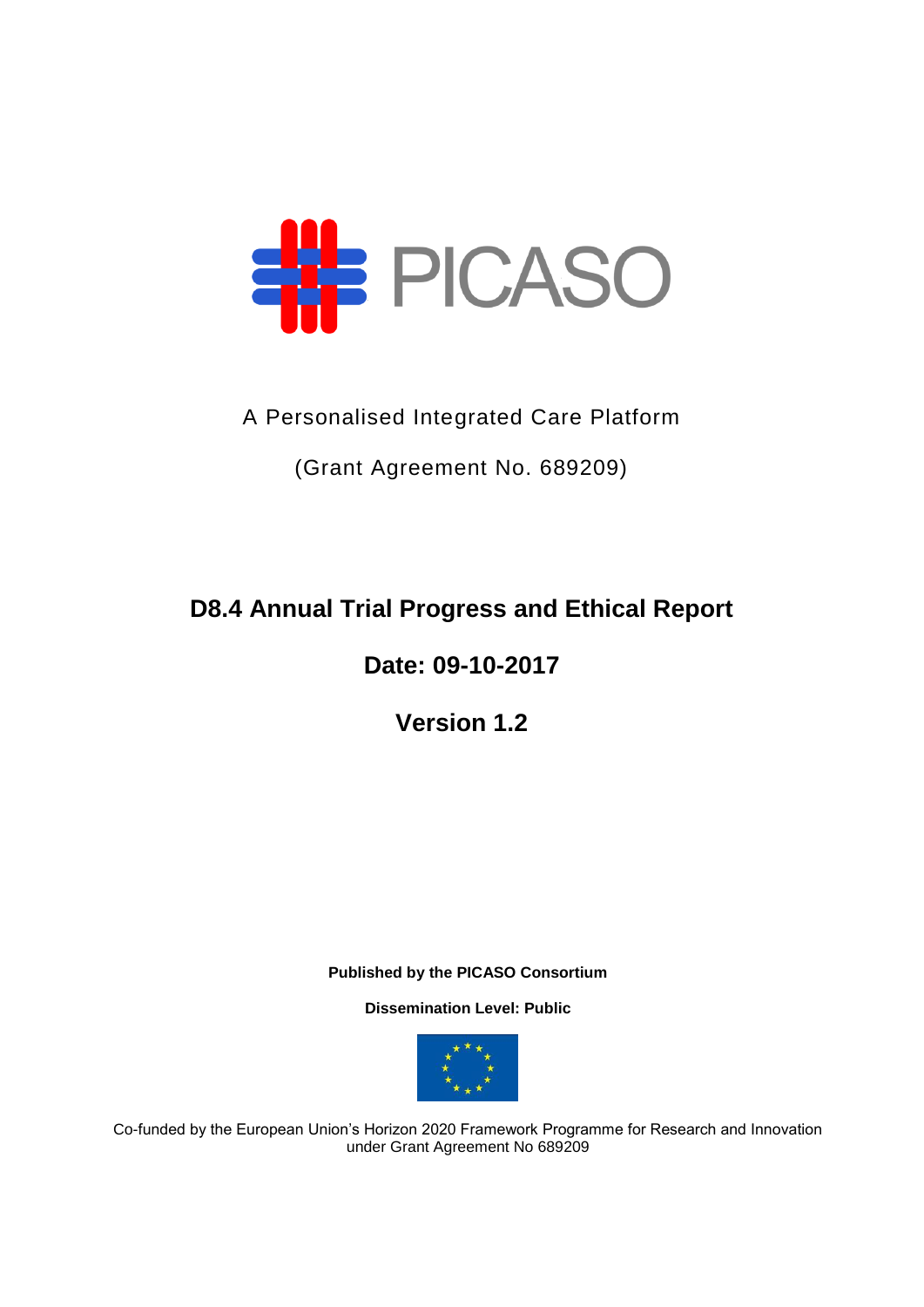## **Document control page**

| Document file:    | D8.4 Annual Trial Progress and Ethical Report.docx                                                              |
|-------------------|-----------------------------------------------------------------------------------------------------------------|
| Document version: | 1.2                                                                                                             |
| Document owner:   | <b>UDUS</b>                                                                                                     |
| Work package:     | WP8                                                                                                             |
| Task:             | T8.2 Trial 1 Implementation and T8.3 Trial 2 Implementation                                                     |
| Deliverable type: | R                                                                                                               |
| Document status:  | $\boxtimes$ approved by the document owner for internal review<br>$\boxtimes$ approved for submission to the EC |

## **Document history:**

|     | Version   Author(s)                           | <b>Date</b>              | <b>Summary of changes made</b>                                                                                                              |
|-----|-----------------------------------------------|--------------------------|---------------------------------------------------------------------------------------------------------------------------------------------|
| 0.1 | Richter, Jutta (UDUS                          | 01-02-2017               | First draft                                                                                                                                 |
|     | Trine Sorensen (In-JET)                       | 15-02-2017               | Input chapter 5                                                                                                                             |
|     | Tomczak, Monika (UDUS)                        | 20-02-2017               | <b>Input UDUS</b>                                                                                                                           |
|     | Richter, Jutta (UDUS                          | 20-02-2017               |                                                                                                                                             |
|     | Agostino Chiaravalloti (UTV)                  | 20-02-2017               | Input UTV                                                                                                                                   |
| 0.2 | Richter, Jutta (UDUS)                         | 21-02-2017               |                                                                                                                                             |
|     | Trine Sorensen (In-JET)                       | 21-02-2017               | Minor changes, Appendix A and B added                                                                                                       |
|     | Matthias Schneider (UDUS)                     | 21-02-2017               | Minor changes and comments                                                                                                                  |
|     | Gamal Chehab (UDUS)                           | 22-02-2017               | Minor changes and comments                                                                                                                  |
| 0.3 | Richter, Jutta (UDUS)                         | 21-02-2017               | Joined documents, Minor changes for UDUS                                                                                                    |
| 0.4 | Agostino Chiaravalloti (UTV)                  | 02-03-2017               | Input UTV                                                                                                                                   |
| 0.5 | Tomczak, Monika (UDUS)                        | 10-03-2017               | Revision after review Christian Schunk and<br>Paul Quinn                                                                                    |
|     | Richter, Jutta (UDUS)                         | 10-03-2017               | Revision after review Christian Schunk and<br>Paul Quinn                                                                                    |
|     | Monika Tomczak (UDUS)                         | 14-03-2017               | Editing comments                                                                                                                            |
|     | Agostino Chiaravalloti (UTV)                  | 20-03-2017               | Input UTV                                                                                                                                   |
| 0.6 | Richter, Jutta (UDUS)                         | 21-03-2017               | WP<br>leader<br>Revision, further requested<br>information from UTV has not been delivered<br>by 05-04-2017 thus this deliverable is closed |
| 1.0 |                                               | 05-04-2017               | Preliminary final version ready for submission<br>to the European Commission abandoned due<br>to IBM withdrawal                             |
| 1.1 | Richter, Jutta (UDUS), Gamal<br>Chehab (UDUS) | 13-09-2017               | <b>UDUS Internal Revision</b>                                                                                                               |
|     | Trine Sorensen (In-JET)                       | $12-09-2017$             | Input chapter 5                                                                                                                             |
|     | <b>Matthias Schneider</b>                     | $\overline{01}$ -10-2017 | <b>UDUS Internal Revision</b>                                                                                                               |
|     | Agostino Chiaravalloti (UTV)                  | 06-10-2017               | Input UTV                                                                                                                                   |
| 1.2 |                                               | 09-10-2017               | Final version submitted to the European<br>Commission                                                                                       |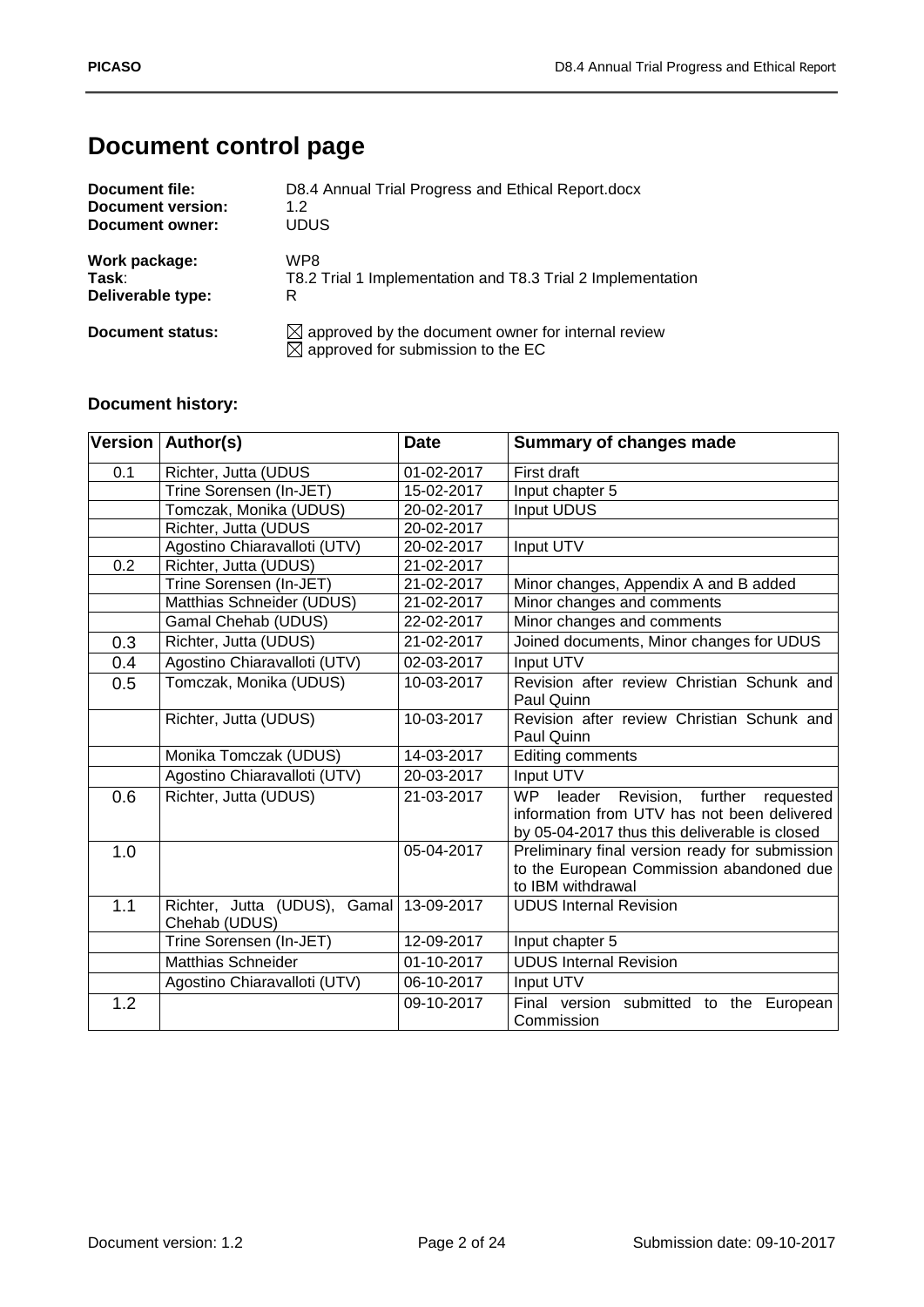## **Internal review history:**

| <b>Reviewed by</b>         | <b>Date</b> | <b>Summary of comments</b>                                                                                                                                                       |
|----------------------------|-------------|----------------------------------------------------------------------------------------------------------------------------------------------------------------------------------|
| Paul Quinn (VUB)           | 10-03-2017  | Some minor suggestions and comments.                                                                                                                                             |
| Christian Schunk (INUIT)   | 08-03-2017  | Some minor suggestions and comments.<br>It is not clear whether this or another<br>deliverable is supposed to document the main<br>results of the PICASO Ethical Board meetings. |
| Trine F. Sørensen (IN-JET) | 05-10-2017  | Corrections and minor editing.                                                                                                                                                   |

#### **Legal Notice**

The information in this document is subject to change without notice.

The Members of the PICASO Consortium make no warranty of any kind with regard to this document, including, but not limited to, the implied warranties of merchantability and fitness for a particular purpose. The Members of the PICASO Consortium shall not be held liable for errors contained herein or direct, indirect, special, incidental or consequential damages in connection with the furnishing, performance, or use of this material.

Possible inaccuracies of information are under the responsibility of the project. This report reflects solely the views of its authors. The European Commission is not liable for any use that may be made of the information contained therein.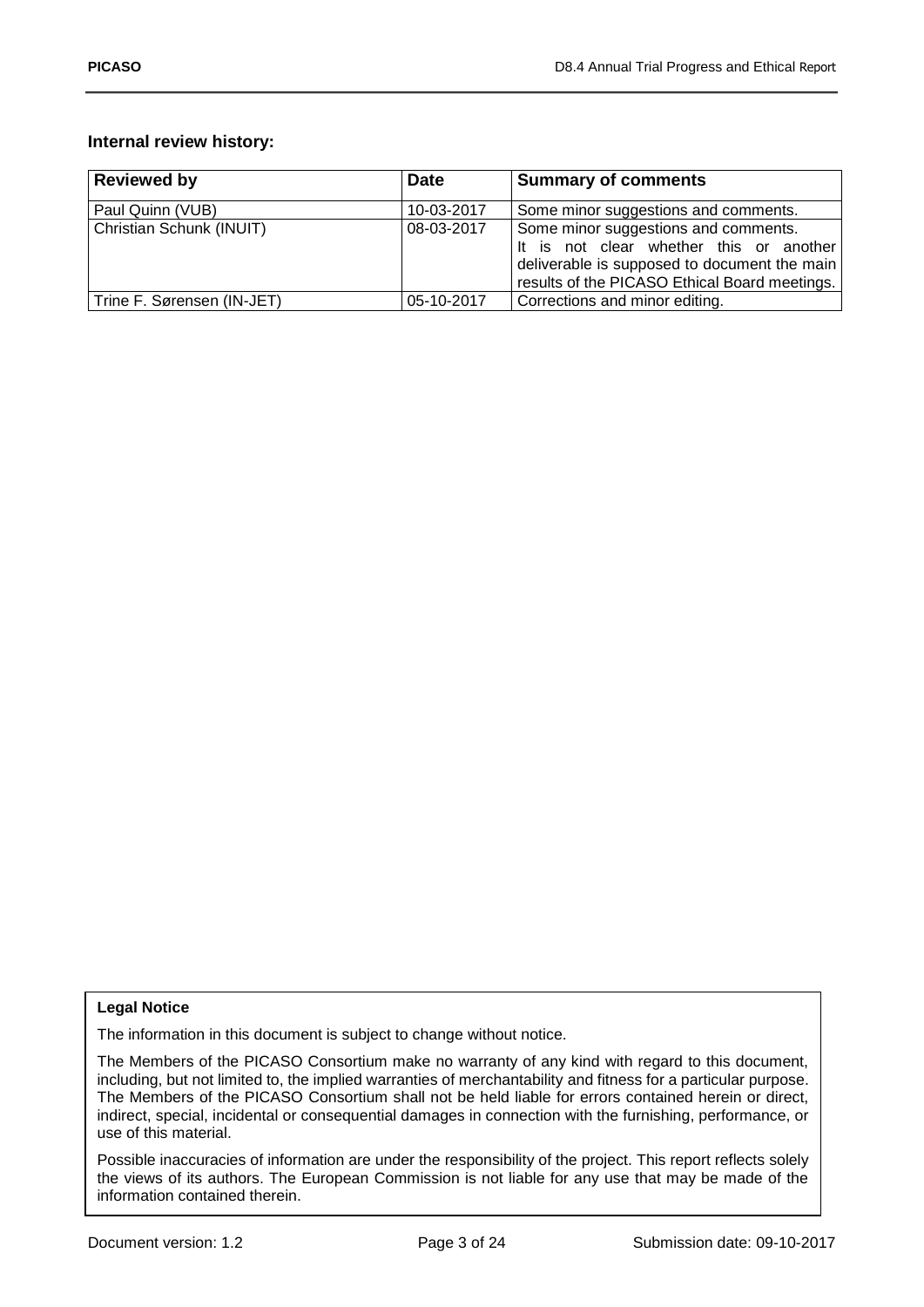# Index:

| $\mathbf{1}$     |                                                                    |  |
|------------------|--------------------------------------------------------------------|--|
| $\overline{2}$   |                                                                    |  |
|                  |                                                                    |  |
|                  |                                                                    |  |
|                  |                                                                    |  |
| 3                |                                                                    |  |
|                  |                                                                    |  |
|                  |                                                                    |  |
|                  |                                                                    |  |
|                  |                                                                    |  |
|                  |                                                                    |  |
|                  |                                                                    |  |
|                  |                                                                    |  |
|                  |                                                                    |  |
|                  |                                                                    |  |
| $\blacktriangle$ |                                                                    |  |
|                  |                                                                    |  |
|                  |                                                                    |  |
|                  |                                                                    |  |
|                  |                                                                    |  |
| 5                |                                                                    |  |
|                  |                                                                    |  |
|                  |                                                                    |  |
|                  |                                                                    |  |
|                  |                                                                    |  |
|                  | Appendix B: PICASO Ethical Board Meeting Agenda 11 January 2017 15 |  |
|                  |                                                                    |  |
|                  |                                                                    |  |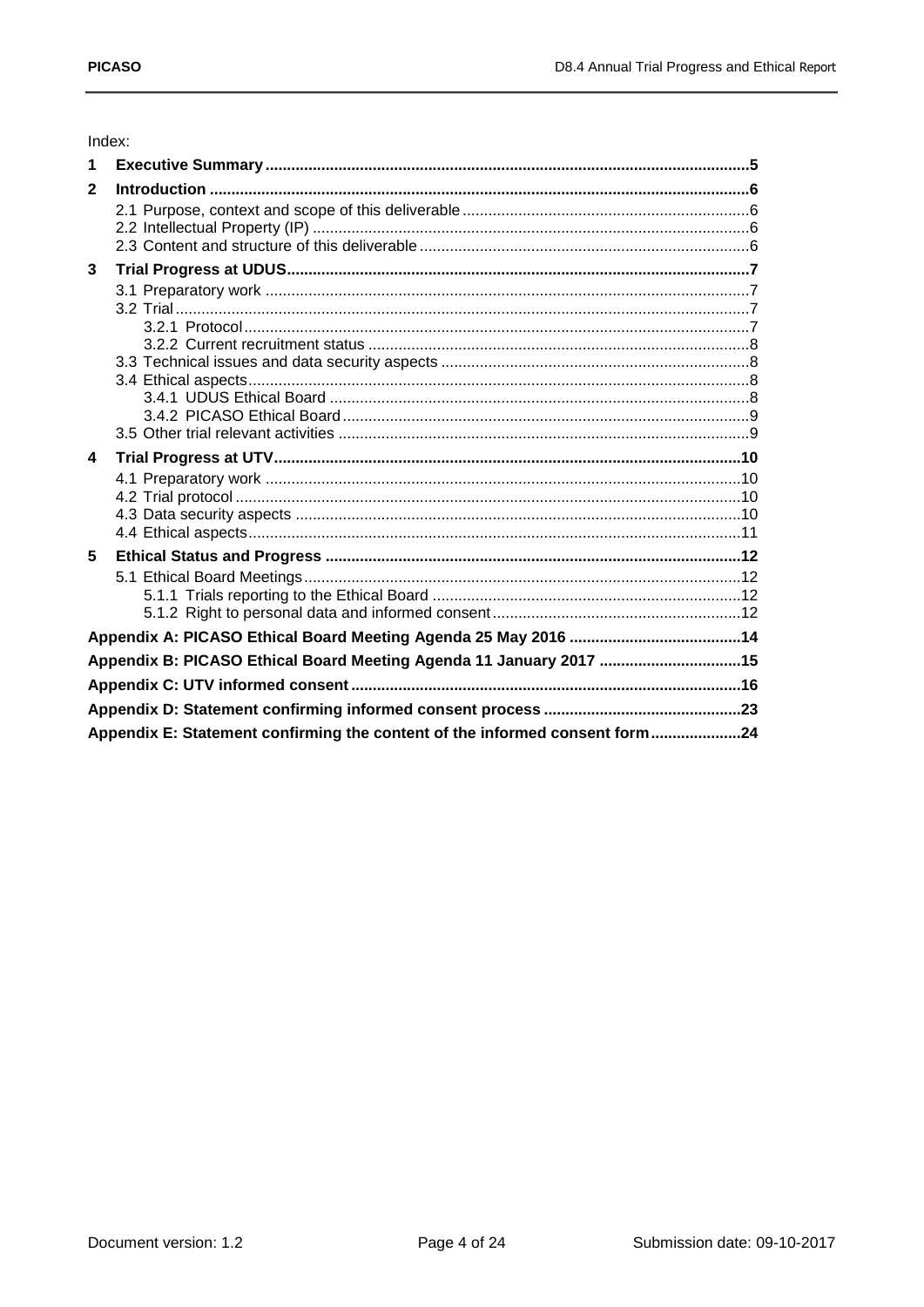## <span id="page-4-0"></span>**1 Executive Summary**

This deliverable presents the annual progress of the PICASO trials in Germany (UDUS) and Italy (UTV). The trial protocols are available from D8.2 Trial Protocol for RA and Co-morbidities Trial in Germany and D8.2 Trial Protocol for PD and CVD trials in Italy. In Germany the trials have not been started. In Italy ethical approval of the trial protocol has been achieved, patient recruitment started in September 2017.

Furthermore, the deliverable gives a brief report of the PICASO Ethical Board's activities in relation to the trials.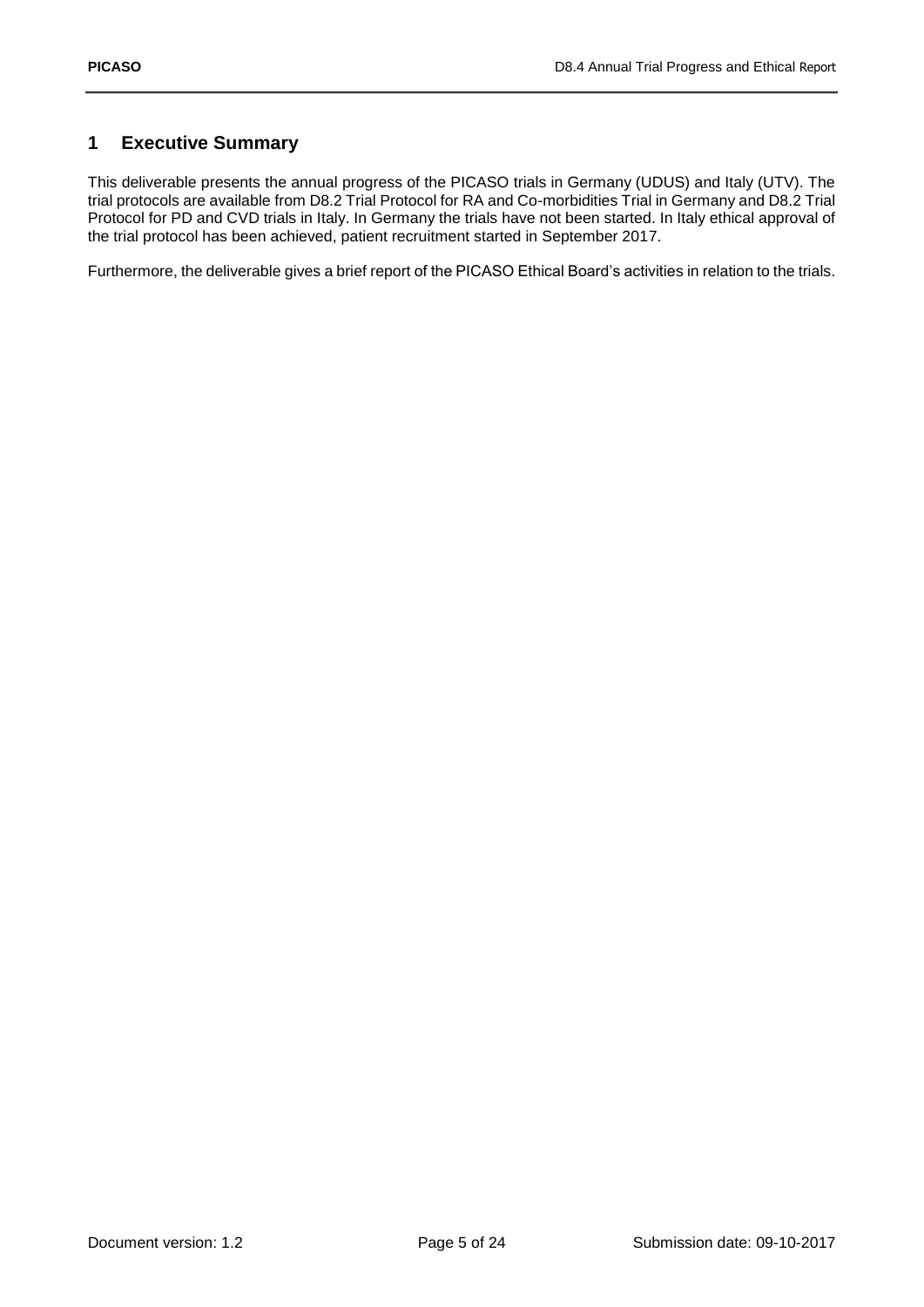## <span id="page-5-0"></span>**2 Introduction**

### <span id="page-5-1"></span>**2.1 Purpose, context and scope of this deliverable**

This deliverable presents the annual progress of the PICASO trials in Germany (UDUS) and Italy (UTV). The trial protocols are available from *D8.2 Trial Protocol for RA and Co-morbidities Trial in Germany* and *D8.3 Trial Protocol for PD and CVD trials in Italy*. In Italy ethical approval of the trial protocol has been achieved and patient recruitment started in September 2016. In Germany the trial has not started. D8.2 has been delivered to the local ethics committee and other local administrative authorities. The process for the ethical approval is still ongoing.

Furthermore, the deliverable gives a status report on local ethical issues, i.e. in relation to the trials' progress and current status. A deeper analysis of the ethical issues relevant to the trials and the project as a whole will be presented in the forthcoming deliverable *D3.4 Ethical Analysis of Monitoring and Privacy Impact*. In addition, adherence to the Ethical Guidelines (in D3.3) will be assessed in the internal deliverables Annual Compliance Monitoring Reports in M28 and M38.

## <span id="page-5-2"></span>**2.2 Intellectual Property (IP)**

At UDUS new IP was identified: Some of the evaluation questionnaires that will be used in in PICASO (in a modified version) previously have been used by UDUS in a different project. In conformity with the contract project permission to use the questionnaires has been obtained. UDUS aims to include this IP into the project IPR Registry. The project management was informed.

No other new intellectual property was identified.

### <span id="page-5-3"></span>**2.3 Content and structure of this deliverable**

Chapters Three and Four present a progress report of the UDUS and UTV trial respectively. These chapters provide an insight into all the preparatory work involved in setting up and deploying the trials.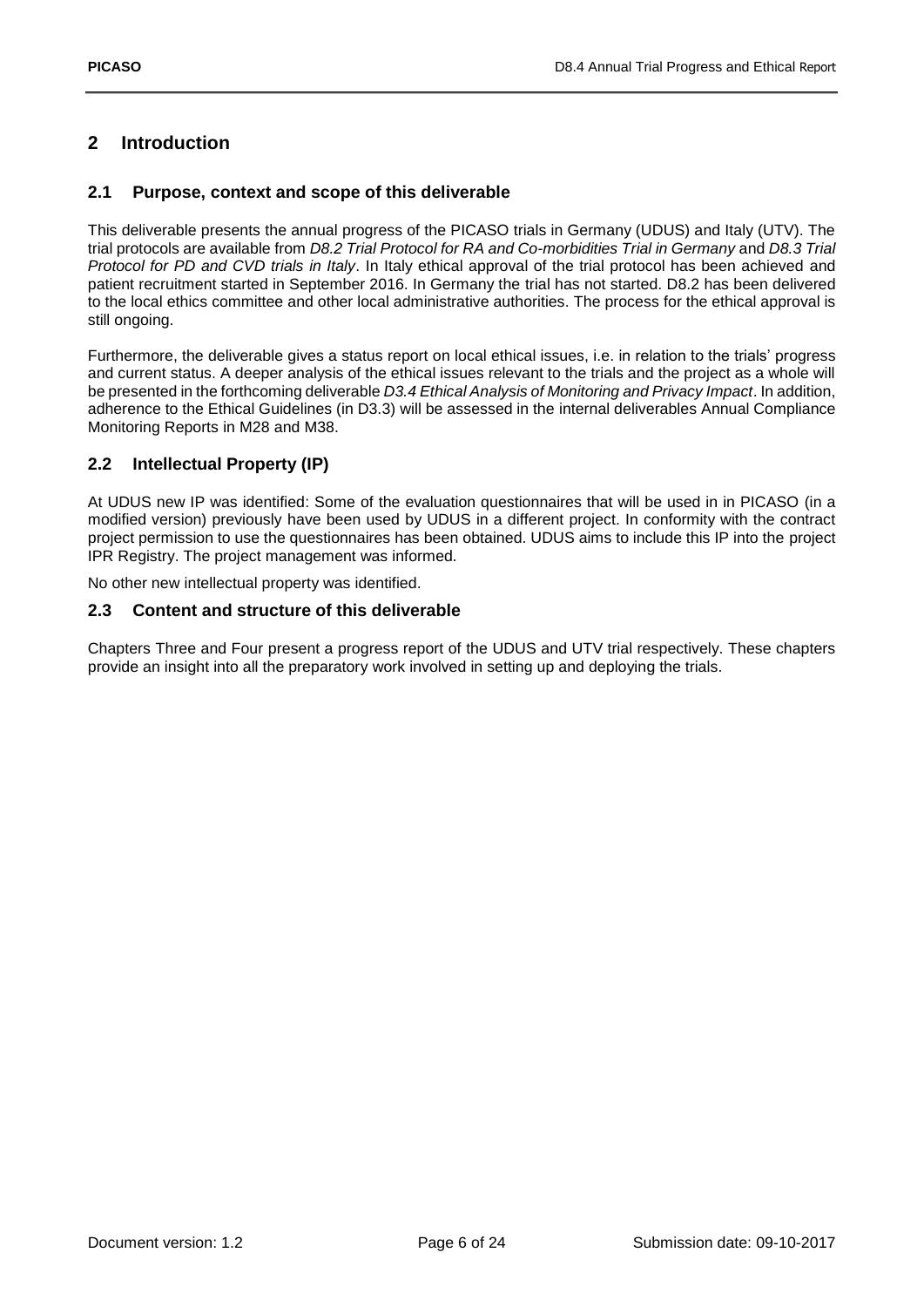## <span id="page-6-0"></span>**3 Trial Progress at UDUS**

Trial 1 is carried by PICASO partner UDUS (Polyclinic of Rheumatology and Hiller Research Unit Rheumatology) and will involve patients above the age of 18 years with Rheumatoid Arthritis (RA) and any Cardiovascular Disease as co-morbidity. For UDUS this deliverable intends to give an overview of the status and implementation of the trials.

## <span id="page-6-1"></span>**3.1 Preparatory work**

A large amount of preparatory work for the trial conduction at UDUS has been performed. Among work that is reported in deliverables from other work packages (e.g. from WP 2, WP3, WP4, WP5 and WP10) the deliverable *D8.1 Trial Definition for Integrated Care Management* has been published. A detailed description of the trial exists in deliverable *D8.2 Trial Protocol for RA and Co-morbidities Trial in Germany*.

For elicitation of initial user requirements a user workshop was conducted involving all relevant stakeholders for development of PICASO. The first workshop was held in May at UDUS. A detailed description of the methodology as well as its outcomes is subject of *D2.1 Scenarios and Use Cases for Integrated Care*. As a result of the workshop, clinical workflows were described and visualized. The focus was on how current clinical workflows can be reproduced in PICASO and what requirements are needed for PICASO. Detailed descriptions of the user requirements relevant for the clinical and technical PICASO partners are provided in the deliverable *D2.2 Requirements report*.

The collaboration between the clinical and technical PICASO partners led to the description of the "TO-BE" use cases described in deliverable *D2.1 Scenarios and Use Cases for Integrated Care*. They were used for the architecture description available in the deliverable *D2.3 The PICASO Architecture Specification*. In addition, the identification of relevant stakeholders from the clinical perspectives yielded profit for the description of the architecture as provided in the deliverable *D2.3 The PICASO Architecture Specification*.

In addition the preparatory work for the conduction of the UDUS trials included collaboration for the content of the due deliverable *D4.1 Sensor Network and WAN Access Point*, the deliverable *D4.2 First IoT Resource Management Subset* and the deliverable *D4.3 First version Patient Private Cloud*.

Furthermore, the collaboration of UDUS clinicians with the technical partners had impact on the results reports in the deliverable *D5.3 First Data Resource Browser* and in the deliverable *D5.1 Data Models & Shared Memory Objects*.

The UDUS PICASO team meets in person on a bi-weekly basis chaired by the Clinical PICASO Manager and the Head of the Polyclinic of Rheumatology and Hiller Research Unit Rheumatology at UDUS. In addition, meetings with IT UDUS and IT of the Polyclinic of Rheumatology and Hiller Research Unit Rheumatology at UDUS are scheduled as required. Phone calls with IT partners were performed as required. Participation in biweekly consortium telephone conference has been established.

Further clinical preparatory work is described in the deliverable *D8.1 Trial Definitions for Integrated Care Management*.

## <span id="page-6-2"></span>**3.2 Trial**

#### <span id="page-6-3"></span>**3.2.1 Protocol**

The work done for deliverable *D8.1 Trial Definitions for Integrated Care Management* and the above mentioned collaboration with the technical partners resulted in the trial protocol that is available from the deliverable *D8.2 Trial Protocol for RA and Co-morbidities Trial in Germany*. In particular, patients' recruitment processes were defined including inclusion and exclusion criteria as well as the monitoring protocol. In addition, the trial execution time tables were developed and adjusted as required in collaboration with the technical PICASO partners.

Patient information and the informed consent forms were developed. A description of the devices for patients' home monitoring and the description of the installation/de-installation process are available in *D8.1 Trial*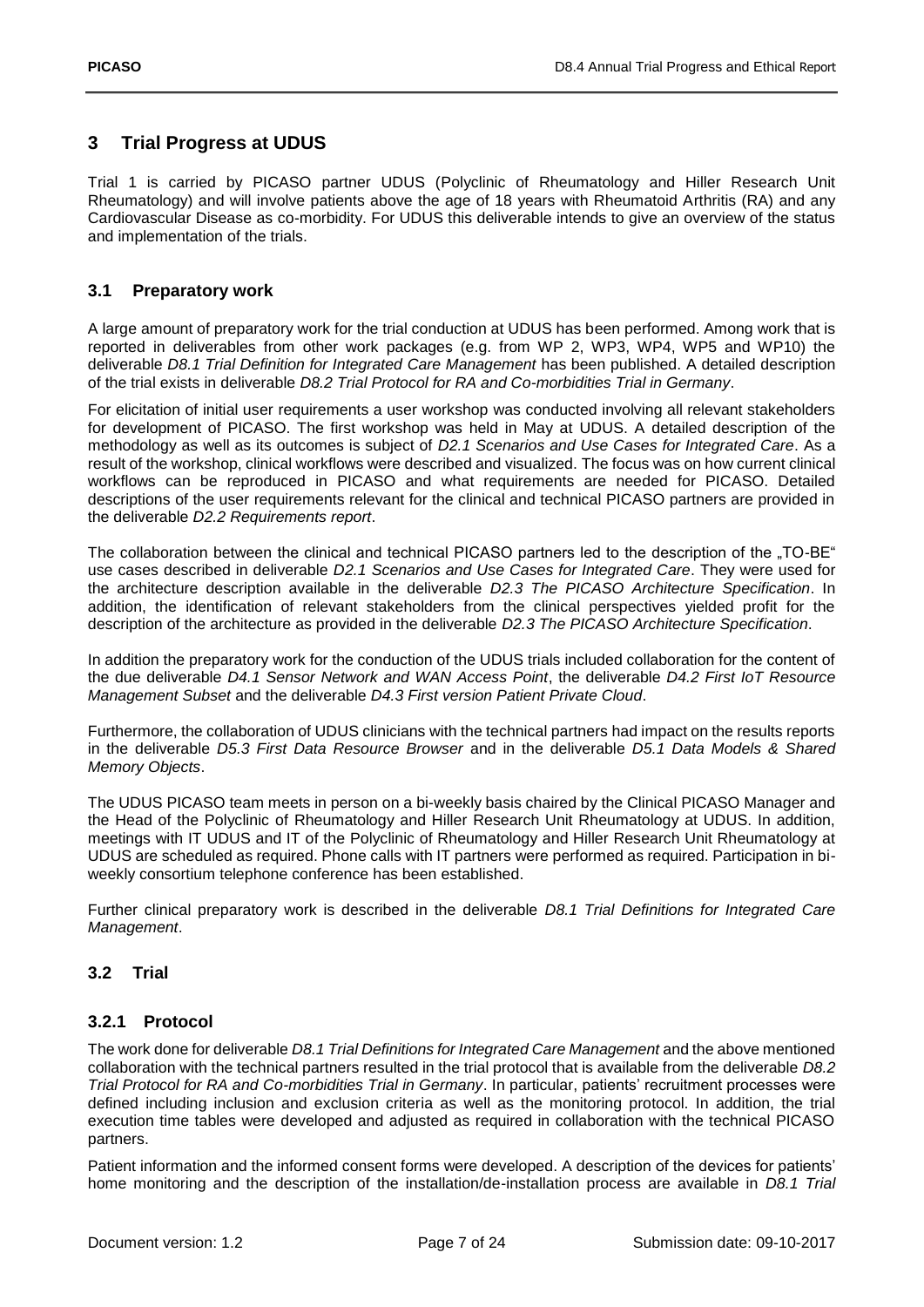*Definitions for Integrated Care Management* and in *D8.2 Trial Protocol for RA and Co-morbidities Trial in Germany* too.

Modified questionnaires (e.g. on IT knowledge) from a previous project will be used in a modified version in PICASO. In conformity to the contract with this project, written permission to use the questionnaires has been obtained by the UDUS team. UDUS aims to include this intellectual property into the project IPR Registry. The project management team has been informed.

One questionnaire covers the areas of IT and digital health knowledge, and patient's expectation of digital health in the context of PICASO. Usability and sustainability questionnaires for patients and physicians are under development. These will be applied at outpatients' visits after three, six and nine months from baseline at UDUS. A detailed evaluation framework is published in deliverable *D8.6 Evaluation Framework*.

## <span id="page-7-0"></span>**3.2.2 Current recruitment status**

Trial recruitment will begin as soon as ethical approval has been granted by the local ethics committee; the application is currently being assessed by the ethics committee and feedback is expected by mid of October 2017.

## <span id="page-7-1"></span>**3.3 Technical issues and data security aspects**

For setting up the IT infrastructure and thus for trial implementation a close adjustment process with the UDUS IT and the IT personal of the Polyclinic of Rheumatology and Hiller Research Unit Rheumatology was necessary and is still ongoing. This does not only apply to the local clinical and technical partners. Also the close interaction of the local IT partners and the PICASO technical partners was and is still necessary. The ODS solution has been developed in cooperation with the PICASO partners. The ODS will hold the data extracted from the clinical system that has been made available to the PICASO solution and will be fed by the HIS (hospital information system) at UDUS and the Rheumatology specific patient documentation system (DocuMed.rh) at UDUS. The ODS will interact with the other PICASO infrastructure. Also the Patient Dashboard information will be sent to the ODS via PICASO and will be stored there. The physician will be able to view the information stored in the ODS via the Clinician Dashboard. Transfer of detailed information out of the HIS and DocuMed.rh will only happen for PICASO patients. Thus, they will be marked in the HIS and/or DocuMed.rh.

The ODS design was developed in close collaboration of UDUS IT and IT personal of the Polyclinic of Rheumatology and Hiller Research Unit Rheumatology and the technical partners predominantly CNET and INUIT.

To ensure maximum data safety, we have been in constant exchange with the data security officer at UDUS. Collaboration with the data security officer at UDUS was necessary to agree on the approach on how data from the medical devices can be transferred without breaching data security aspects as data from the activity tracker will be stored in a non-EU cloud. Our patients will be informed before their participation in Trial 1 on all relevant issues concerning their data and the processing of the data. This includes collection, access and storage aspects. In addition to local data security discussions, there will be another PICASO deliverable *D3.5 Privacy Compliance Laws Associated with Surveillance* which will highlight essential data protection issues that must be taken into account.

## <span id="page-7-2"></span>**3.4 Ethical aspects**

## <span id="page-7-3"></span>**3.4.1 UDUS Ethical Board**

Informed consent is an important component of PICASO project and especially of UDUS. Most of the patients that will be recruited have been treated by the UDUS over several years. This intimate care process forms a good basis for achieving informed consent.

However, when preparing the patient information and informed consent forms insurance coverage was identified to be of major importance. In interaction with the local ethics committee UDUS discussed whether UDUS will need to obtain insurance coverage and what this would need to cover. With the current knowledge,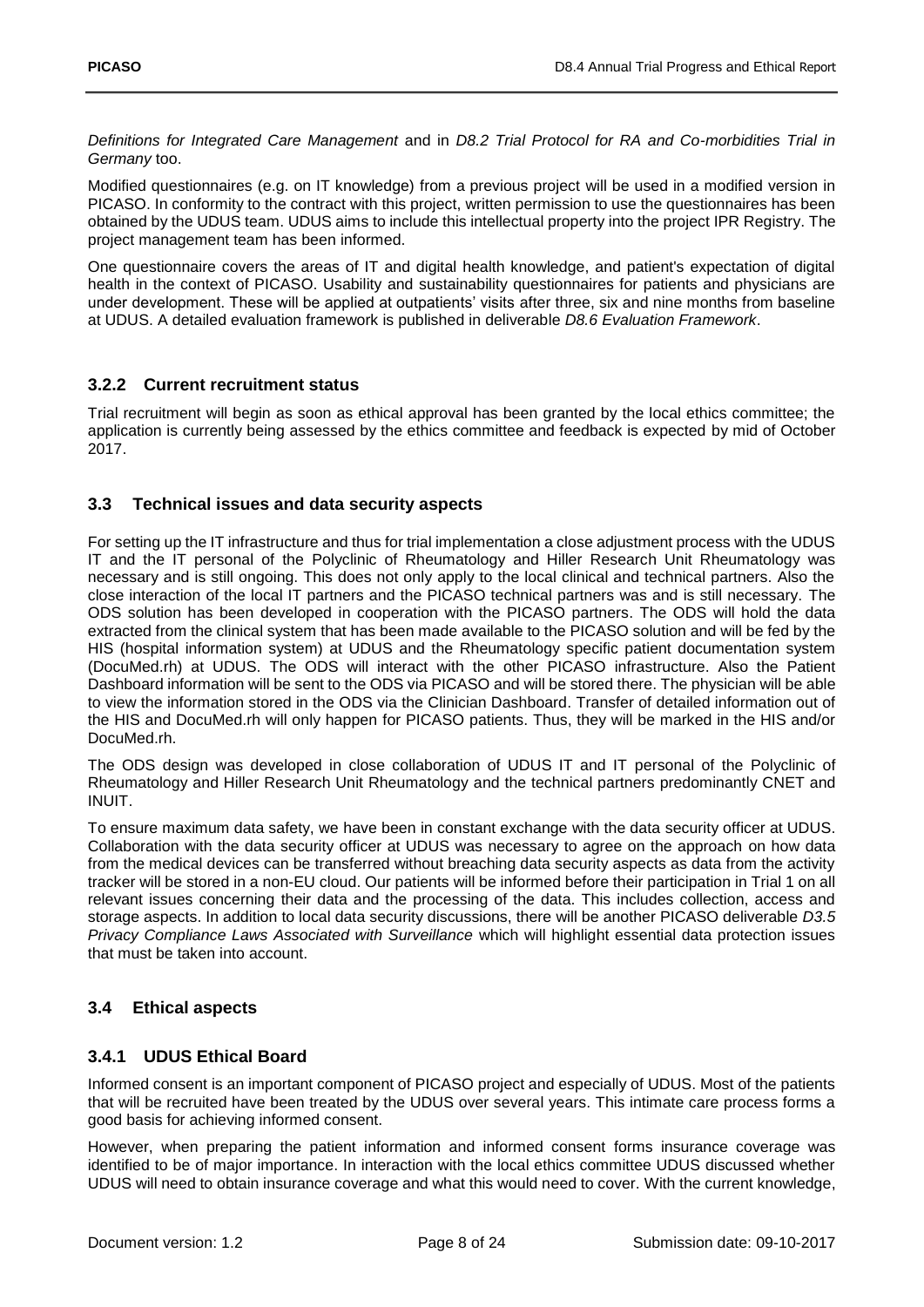apart from patients statutory health insurances it is not necessary to provide additional insurance for the PICASO participants and wording for the patient informed consent form was agreed upon.

Ethical approval is awaited.

No other local ethical aspects were yet identified.

## <span id="page-8-0"></span>**3.4.2 PICASO Ethical Board**

UDUS attended the PICASO ethical board meetings that included external board members in May 2016 (Bonn) and in January 2017 (Bonn). Detailed ethical guidelines have been published in the deliverable *D3.3 PICASO Ethical Guidelines*. For further progress notes see Chapter 5 of this deliverable.

### <span id="page-8-1"></span>**3.5 Other trial relevant activities**

During the above mentioned workshop we collaborated with a German statutory health insurance. The established contact is still networked for the dissemination of PICASO. Further collaboration was declared. In preparation of the upcoming patient recruitment (see above) we identified patients that are insured in that particular health insurance. However, patients from other statutory health insurance will be invited to participate in the trials as well.

Integration of the CHS (Centre of Health Society) at UDUS in the trials at UDUS is warranted. The Center for Health and Society (CHS) is an interdisciplinary organization of several institutions at the Medical Faculty of the Heinrich-Heine-University of Düsseldorf: The Institute of General Medicine, the Institute for Occupational, Social and Environmental Medicine, the Institute for Biometry and Epidemiology – DDZ, the environmental epidemiology group, the Institute of Medical Sociology and the Institute of Health Research and Health Economics belong to the CHS. Personal communications with the spokesman are ongoing. CHS collaborating physicians have been invited to participate in PICASO already, replies are still awaited. Relevant integration steps and prerequisites for participation need to be explored further and are planned for autumn 2017.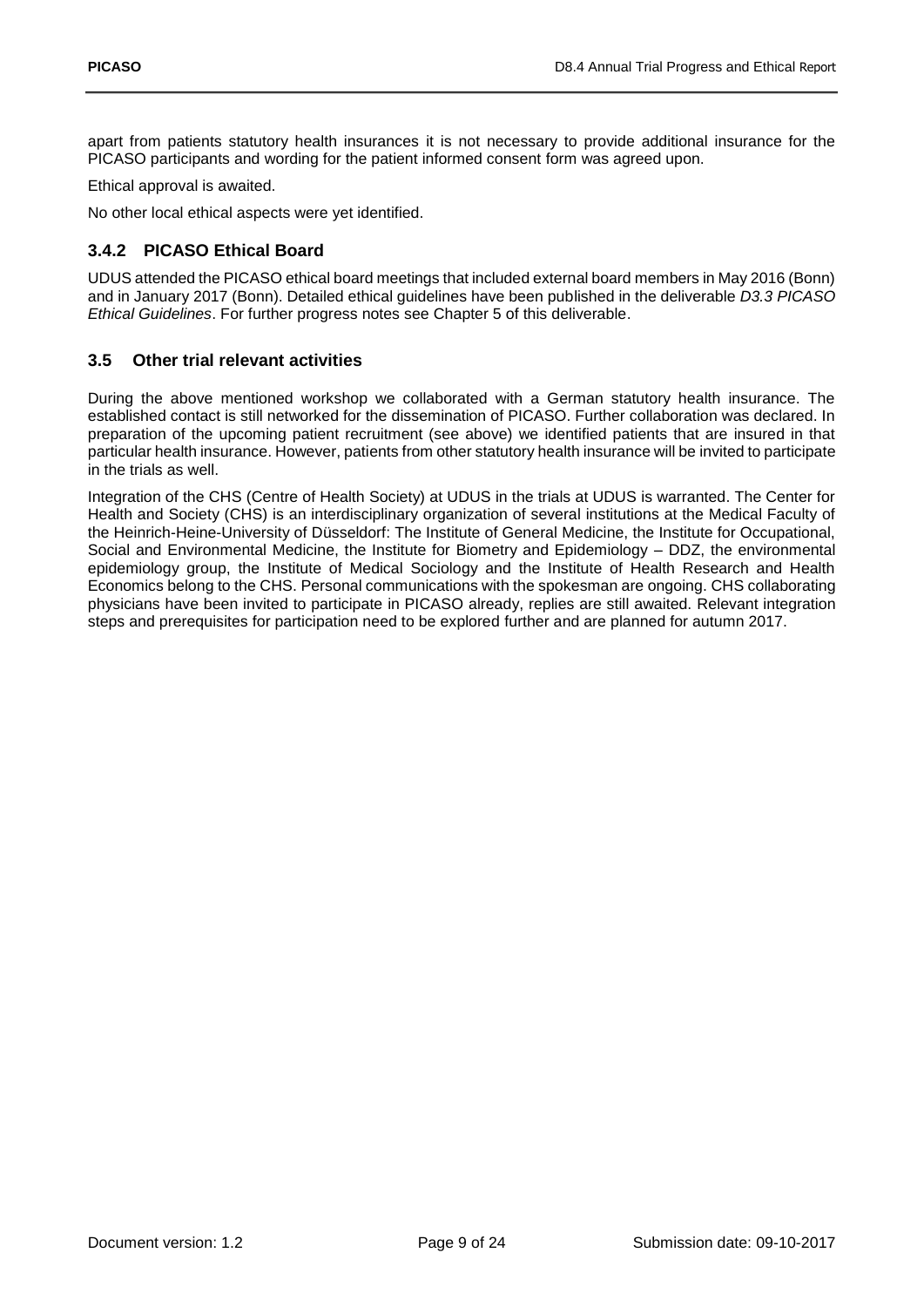## <span id="page-9-0"></span>**4 Trial Progress at UTV**

Trial 2 will be carried out in the Department of Biomedicine and Prevention, University of Rome Tor Vergata (UTV, PICASO Partner) in conjunction with the Department of Neurology and Psychiatry of the Santa Lucia Hospital (SLUCIA) in Rome and will involve subjects affected by Parkinson disease (PD) and at least one of the following pathologies as comorbidities: cardiovascular disease (i.e. hypertensive diseases, congestive heart failure) and/or psychiatric condition as depression or anxiety. This chapter presented a progress report to date.

## <span id="page-9-1"></span>**4.1 Preparatory work**

Preparatory work for trial 2 required the conjunction of data derived from the experience of several professional figures involved in the management of patients with PD and co-morbidities. In particular, since the number of patients that may show the clinical characteristics mentioned in the previous paragraph is relatively high, the efforts of the clinical, medical and paramedical personnel involved in the trial was aimed to a) identify in detail the prototype of the patients to be enrolled in the study; and b) identify the main operational and technical aspects and scenarios where trial implementation could introduce the most significant benefits.

A retrospective analysis of clinical records was performed in order to identify those crucial points that may represent a good substrate for clinical implementation of Trial 2 for both patients and physicians. For example, the lack of seamless communication between physicians represents one of the major problems when the coordination of the activities between two hospitals is required, leading to inefficient and time consuming procedures for physicians and frustration for the patients who await agreements between doctors. Patients with PD and autonomic dysfunction or mood disorder represent the optimal prototype, grouping the main limitations of clinical management/aspects mentioned above.

SLUCIA and UTV meet in person or via teleconference on a bi-weekly basis and are chaired by the Project Manager or the Clinical Trial Coordinator. During the meetings, the two research teams also monitor progress against project milestones. An internal review for the evaluation of the progress of the trial is scheduled monthly.

## <span id="page-9-2"></span>**4.2 Trial protocol**

The trial protocol is largely presented in deliverable *D8.3 Trial Protocol for PD and CVD trials in Italy*. In brief, case studies are subjected to a simple randomization that will lead to the creation of two arms: 1) standard arm (the patient will be followed as in current clinical practice) and 2) the experimental arm (the patient management based on electronic information sharing and monitoring vital signs with electronic devices). 20 patients will be enrolled in the standard arm, and 10 patients in the experimental arm. Informal carers with their crucial role in supporting the patient in managing and living with their condition(s) and in caring for the patient at home are involved in the trial as well. The simple randomization together with a detailed statistical comparison of data extrapolated from both standard and experimental arm will serve for an objective assessment of Trial 2 outcomes. To date, 30 subjects are recruited for the study.

## <span id="page-9-3"></span>**4.3 Data security aspects**

Establishing an appropriate Governance model for managing such a complex project is critical in order to comply with the requirements of the National and European Statement on Ethical Conduct in Human Research (LEGGE 6 aprile 2007, n. 46; LEGGE 6 agosto 2013, n. 96; LEGGE 6 agosto 2013, n. 97).

Moreover, the following Italian laws should be respected:

**Decreto Legistativo n.196 del 30/06/2003**; Linee guida per i trattamenti di dati personali nell'ambito delle sperimentazioni cliniche di medicinali adottate dal Garante per la Protezione dei dati personali in data 24/07/2008 (G.U. n.190 del 14/08/2008)

**Autorizzazione n. 8/2014**; Autorizzazione generale al trattamento dei dati genetici - 11 dicembre 2014

**Autorizzazione n. 9/2014**; Autorizzazione generale al trattamento dei dati personali effettuato per scopi di ricerca scientifica - 11 dicembre 2014.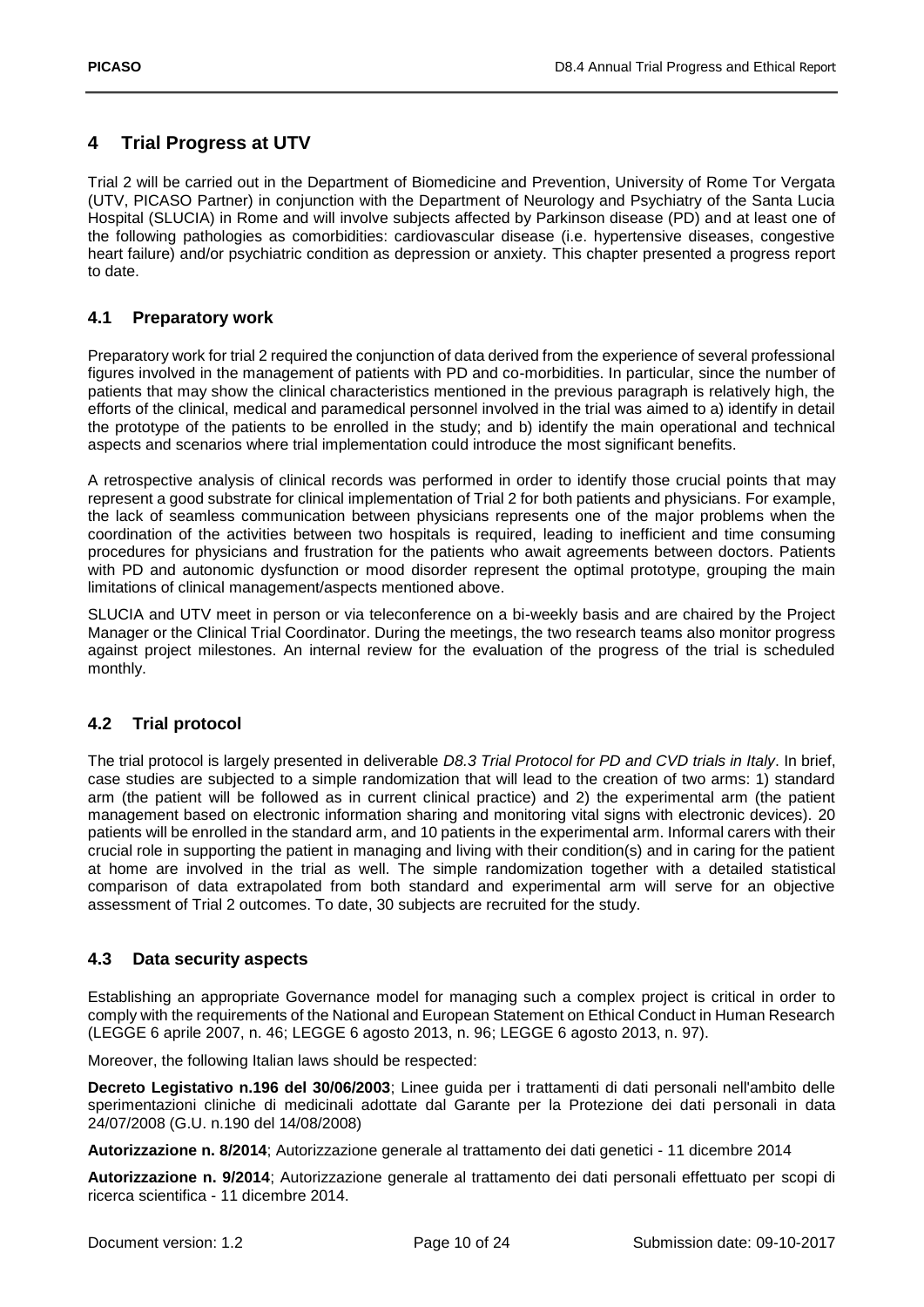The requirements listed above represent the background of several talks/discussions and meetings between information technologists (IT) of UTV and SLUCIA. Moreover, the main administrative representative of each hospital was informed of the decisions of each meeting both formally and informally. In collaboration and through workshops with IBM and INUIT, the Clinician Dashboard and clinical data requirements both for UTV and SLUCIA were defined. The requirements listed above represent the background of several discussions and meetings between information technologists (IT) of UTV and SLUCIA. Moreover, the main administrative representatives of each hospital were informed of the decisions of each meeting both formally and informally.

Finally, the intensive cooperation with PICASO partner INUIT led to the definition of the IT requirements mentioned above in conjunction with other technical requirements by other partners: certificates, static ips, ssh, http, https, outgoing connections to specific IPs and specified domains, incoming connections from a specific IP or from any IP.

## <span id="page-10-0"></span>**4.4 Ethical aspects**

Following the granting of funds in February 2016, ethics approval was sought and granted by the Local UTV Ethics Committee on July 2016 (registro sperimentazioni 158/16). After an internal meeting held in SLUCIA on September 2016, a representative of both UTV and SLUCIA in this project decided to perform a formal submission of Trial 2 to SLUCIA Ethics Committee. The Trial 2 was approved on November 2016.

UTV attended the PICASO ethical board meeting that included external board members in January 2017. Observations and comments were reported and then discussed internally between UTV and SLUCIA. Moreover an informal meeting between UTV partner representative Dr. Agostino Chiaravalloti and ethics committee representative Dott.ssa Alessandra Nistri was held in UTV on February 2017.

The UTV informed consent form is available in Appendix C.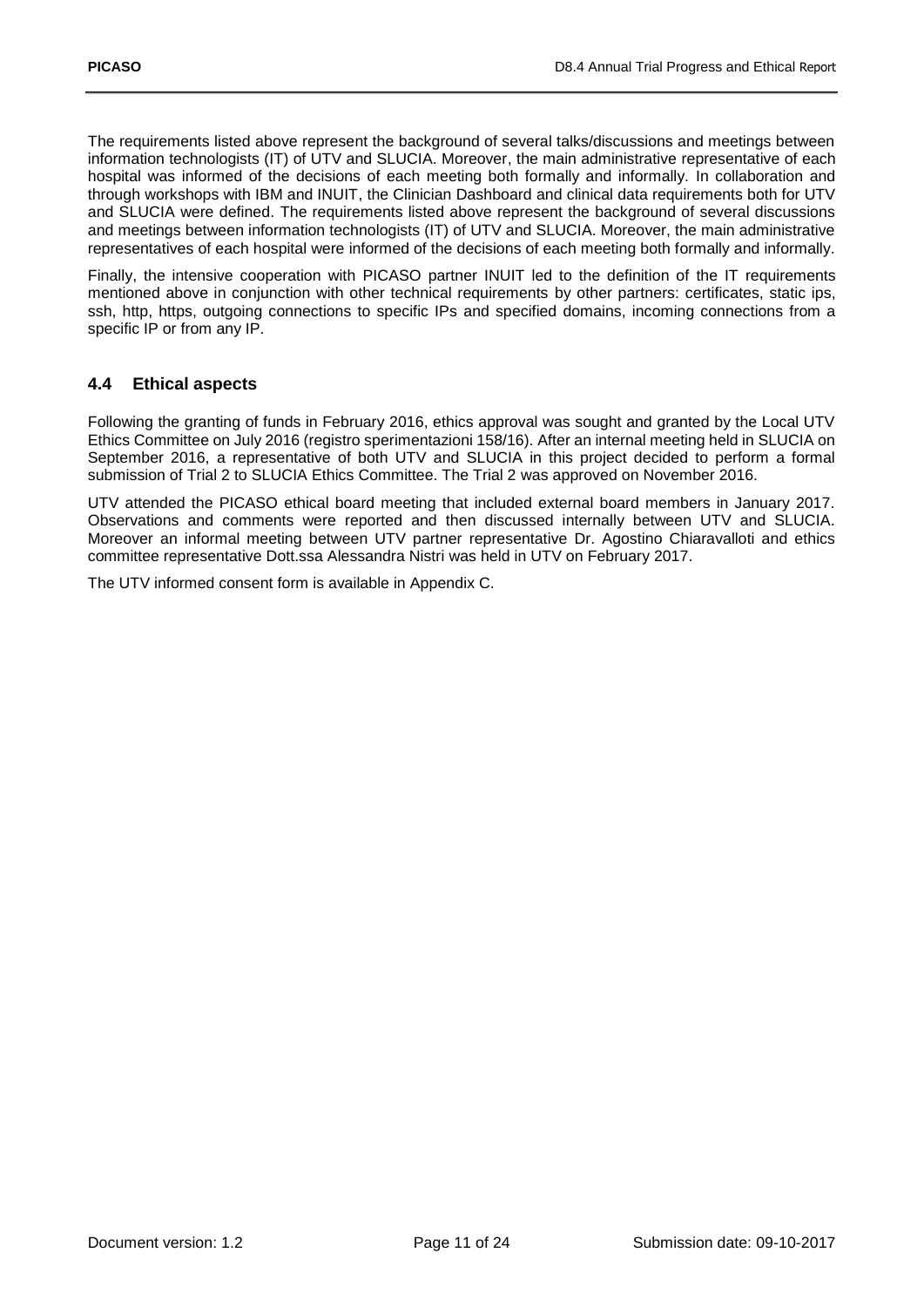## <span id="page-11-0"></span>**5 Ethical Status and Progress**

The PICASO Ethical Board has a special interest in the status and progress of the two trials in the project. As defined in the Ethical Board's Term of Reference (please see D3.3 The PICASO Ethical Guidelines), the board "will act as an advisor" to project partners and patients involved in the trials.

This chapter reports on the Ethical Board activities in relation to the trial status and progress.

## <span id="page-11-1"></span>**5.1 Ethical Board Meetings**

The Ethical Board has met twice during the first year of the project: in May 2016 (M5) and in January 2017 (M12). On both occasions, the trials had not yet started and had no ethical concern to report. Thus, the meetings focused on discussing the ethical aspects of the trials as they involve patients, and the potential ethical issues and concerns that the trial owners and the project need to be aware of. The discussion therefore also focused mainly on how to handle these aspects and how to avoid or deal with potential issues.

The issues discussed included data protection and privacy, including the technical approach to anonymisation, data accuracy, patient informed consent, authorisation and access control to patient data, patient home monitoring, surveillance, the rationale, benefits and risks of the trials, and the responsibilities of the trial owners (clinicians).

The meetings have actually resulted in the elicitation of user requirements that are related to functionalities in the Patient Dashboard and the Clinical Dashboard:

Please refer to *D2.4 First Updated Requirements and Architectural Report* (to be submitted in September 2017) for full details on the updated user requirements.

Concurrently, the internal Annual Monitoring Compliance Reports (D3.7 in M28 and D3.8 in M38) will report in more detail on the input (comments, recommendations, etc.) from the PICASO Ethical Board.

The agendas for the two Ethical Board meetings are provided in Appendix A and B.

## <span id="page-11-2"></span>**5.1.1 Trials reporting to the Ethical Board**

The PICASO trial owners have not reported any ethical problems to the PICASO Ethical board to date. This is not unexpected as the trials have not yet started and only Trial 2 (UTV) has commenced the recruitment of patients. A written informed consent was obtained by 27 subjects until the 20th of March 2017.

The UDUS Trial is in the evaluation process the local ethics committee, Ethikkommission an der Medizinischen Fakultät der Heinrich-Heine Universität Düsseldorf, for approval.

The UTV Trial has applied for ethical approval from their local relevant ethics committee, Comitato Etico Indipendente – Policlinico Tor Vergata, which was granted on 22 July 2016. The letter of approval was received by the PICASO Ethical Manager on 11 November 2016.

Trial at UTV will be cooperating closely with the Department of Neurology and Psychiatry of the Santa Lucia Hospital in the trial and it was therefore decided that should also apply for ethical approval for their involvement in the PICASO trial. The letter of approval from the Comitato Etico Indipendente – Policlinico Tor Vergata was granted on 21 November 2016. The PICASO Ethical Manager received confirmation of the approval on 11 January 2017.

#### <span id="page-11-3"></span>**5.1.2 Right to personal data and informed consent**

D3.3 PICASO Ethical Guideline obliges the project to give patients access to their personal data and to control who has access to their personal data. Discussions in WP2 lead to new user requirements, in particular PIC.208.

| Kev       | <b>Summary</b> | <b>Status</b> | <b>Component</b> | <b>Fit Criterion</b><br><b>Source</b> |                  | Rationale                      |
|-----------|----------------|---------------|------------------|---------------------------------------|------------------|--------------------------------|
| P1        | Presentation   | Impleme       | Narratives       | Presentation<br>of<br>values          | E <sub>2</sub> E | discussions about<br>Durina    |
| <u>C-</u> | well as<br>as  | nted          | Manager          | monitoring<br>home<br>from            | discus           | PICASO user trials it turned   |
| 20        | visualisation  |               | (NM),            | measurements and self-                | sion             | out that particularly for UTV  |
| <u>8</u>  | results<br>οf  |               | Patient          | recordings to patients shall          | with             | trial, care needs to be taken  |
|           | home<br>from   |               | Dashboard        | be configurable to patients'          | clinicia         | that<br>patients<br>not<br>are |
|           | monitoring     |               | UI (PD UI)       | needs. As requested by the            | ns               | overburdened<br>being<br>bv    |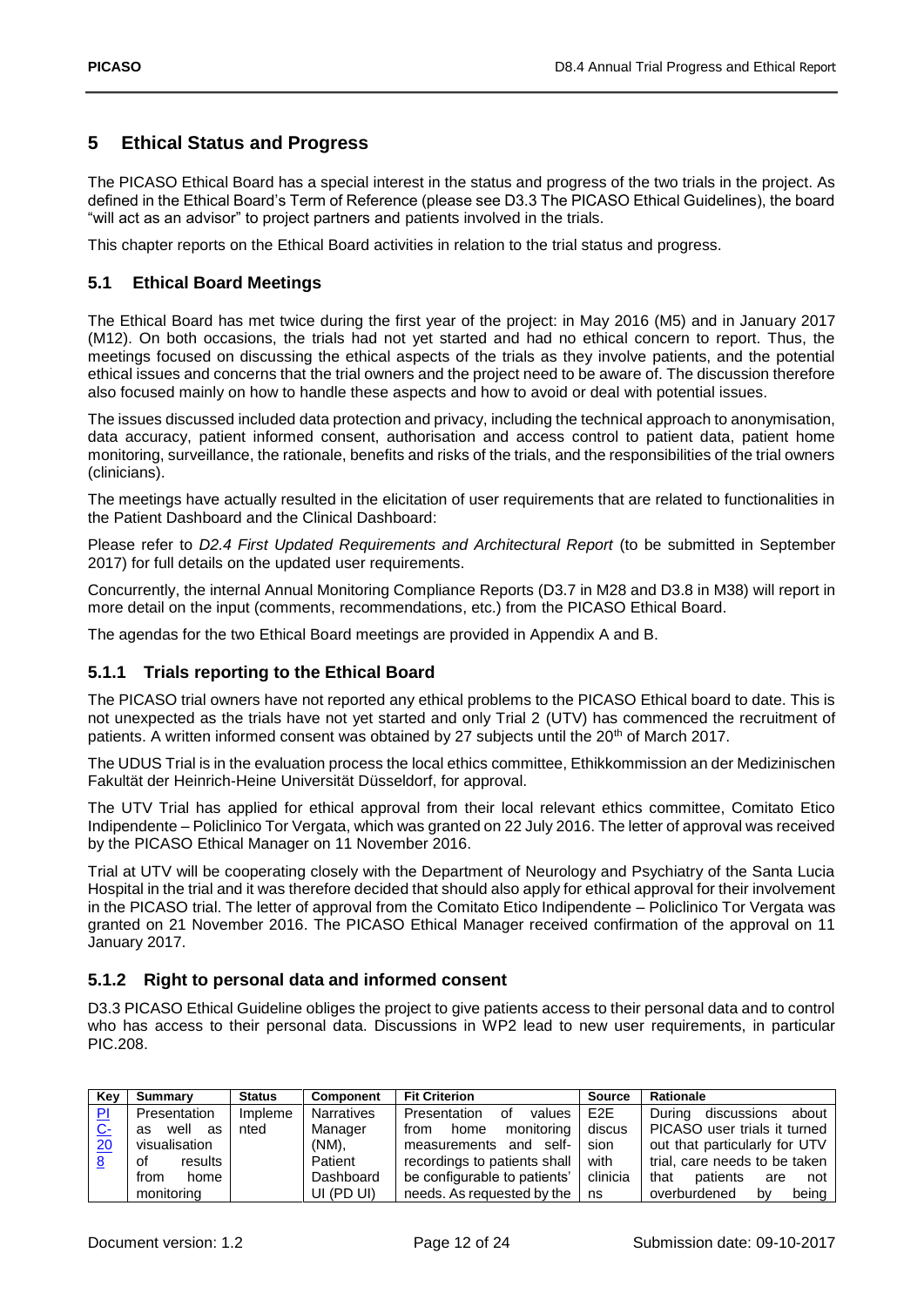| Key | <b>Summary</b> | <b>Status</b> | Component | <b>Fit Criterion</b>         | <b>Source</b> | Rationale                      |
|-----|----------------|---------------|-----------|------------------------------|---------------|--------------------------------|
|     | measurement    |               |           | trial<br>patients<br>owner   |               | confronted<br>with             |
|     | s and self-    |               |           | participating in UTV trial   |               | unfavourable results<br>from   |
|     | recordings for |               |           | shall not be presented       |               | monitoring<br>home             |
|     | patients       |               |           | results from blood pressure  |               | self-<br>and<br>measurements   |
|     | should<br>be   |               |           | and heart rate variability   |               | Therefore.<br>recordings.      |
|     | adjustable to  |               |           | Also,<br>measurements.       |               | clinicians need to have the    |
|     | patients'      |               |           | values out-of expected-      |               | possibility to define whether  |
|     | needs.         |               |           | shall<br>not<br>be<br>range  |               | or not results from home       |
|     |                |               |           | highlighted<br>from<br>any   |               | monitoring<br>measurements     |
|     |                |               |           | measurements. In t1<br>this  |               | and self-recordings should     |
|     |                |               |           | achieved<br>by<br>will<br>be |               | be presented retrospectively   |
|     |                |               |           | according configuration of   |               | to patients. Presentation as   |
|     |                |               |           | the Italian version of the   |               | well as visualisation of such  |
|     |                |               |           | Patient Dashboard. In t2     |               | results, e.g., in form of line |
|     |                |               |           | this shall be definable by   |               | has to be<br>graphs,<br>in.    |
|     |                |               |           | clinicians when creating a   |               | accordance<br>to<br>patients'  |
|     |                |               |           | patient's care plan.         |               | individual health situation,   |
|     |                |               |           |                              |               | which<br>include<br>can<br>a   |
|     |                |               |           |                              |               | psychological disorder not     |
|     |                |               |           |                              |               | allowing visualization of such |
|     |                |               |           |                              |               | information,<br>because        |
|     |                |               |           |                              |               | potentially too frightening.   |
|     |                |               |           |                              |               | In case results of home        |
|     |                |               |           |                              |               |                                |
|     |                |               |           |                              |               | monitoring<br>like<br>blood    |
|     |                |               |           |                              |               | pressure<br>measurements       |
|     |                |               |           |                              |               | shall be visualized to a       |
|     |                |               |           |                              |               | patient, clinicians also have  |
|     |                |               |           |                              |               | to be able to define whether   |
|     |                |               |           |                              |               | or not values out-of expected  |
|     |                |               |           |                              |               | (below or above<br>range       |
|     |                |               |           |                              |               | defined threshold) shall be    |
|     |                |               |           |                              |               | highlighted to a patient for   |
|     |                |               |           |                              |               | the same reason explained      |
|     |                |               |           |                              |               | above                          |

In respect of the clinical rationale for not allowing patients to see their blood pressure and heart rate measurement this requirement was accepted *subject to compliance with legal requirements*, that patients can request access to this and other personal data at any time. Patients must be informed of this right and it must also be specified in the informed consent form. An item (no.11) referring to this has been added to the list presented in D3.3 PICASO Ethical Guidelines: "Access to all personal data collected during trial will be granted upon a request made to the trial representative."

As the informed consent form will be in the local languages, trial owners should either provide the PICASO Ethical Manager with a complete English version or a copy of the original form (in local language) together with a written statement confirming that the items below are included in the form prior to trial start. Trial owner must also submit a written statement prior to the trial start confirming that the informed consent process has been conducted in accordance with the recommendations in *D3.3 PICASO Ethical Guidelines*. These statements and/or translated copies of the informed consent forms will be documented in the Annual Compliance Reports. The statement forms are provided in Appendix D & E.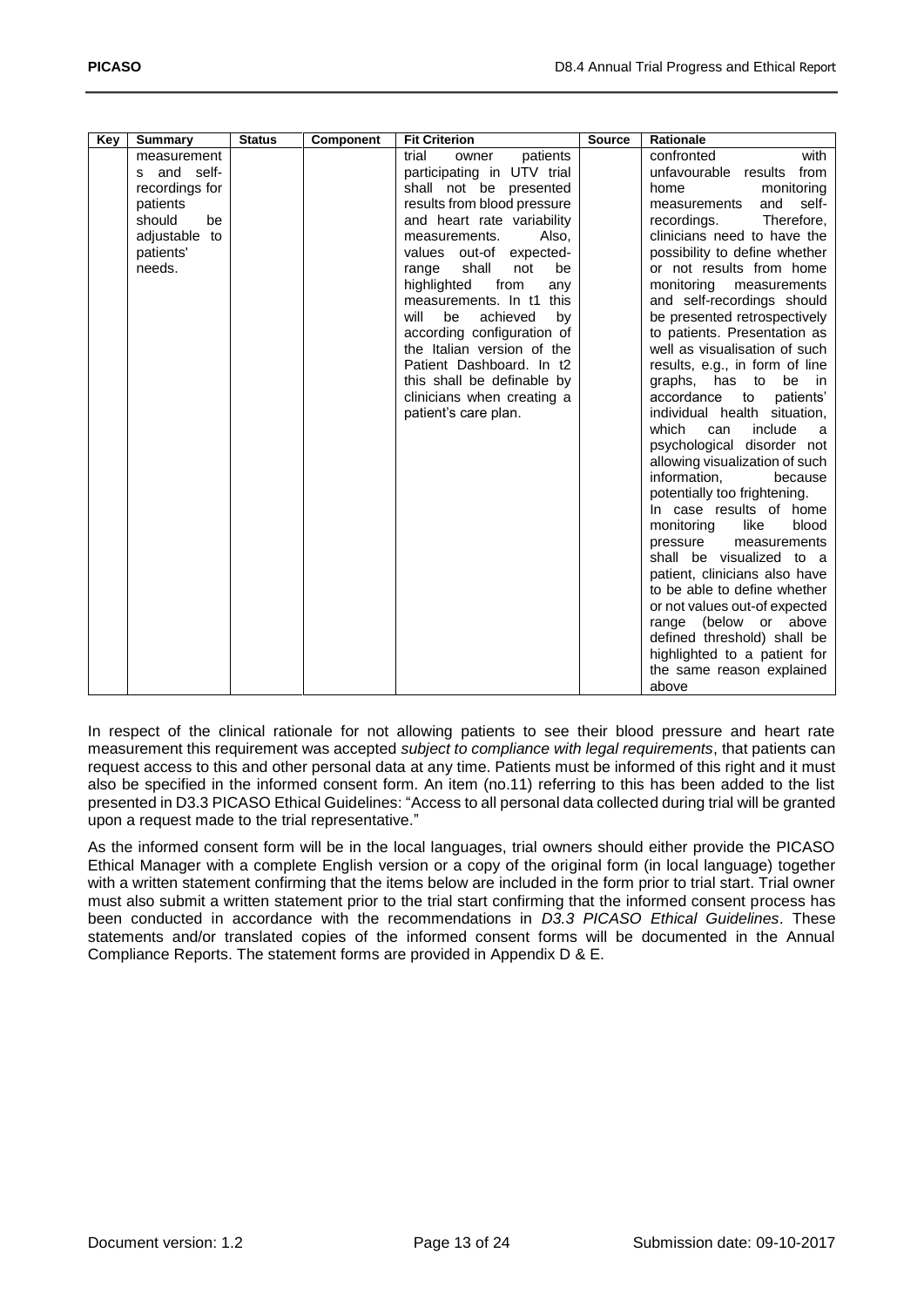## <span id="page-13-0"></span>**Appendix A: PICASO Ethical Board Meeting Agenda 25 May 2016**

| <b>Meeting Subject:</b> | <b>PICASO Ethical Board Meeting</b>                                                                                          |
|-------------------------|------------------------------------------------------------------------------------------------------------------------------|
| Venue:                  | Building C5, room 120                                                                                                        |
|                         | Fraunhofer Institute for Applied Information Technology (FIT), Schloss Birlinghoven,<br>53754 Sankt Augustin (close to Bonn) |
| Date:                   | 25 May 2016                                                                                                                  |
| Chair:                  | Trine F. Sørensen (IN-JET)                                                                                                   |
| Distribution:           | The Ethical Board and PICASO Clinical Partners                                                                               |

| <b>Time</b> | <b>Subject</b>                                              | <b>Topics to be covered</b>                                                                                     | <b>Time</b>     | <b>Lead participant</b> |
|-------------|-------------------------------------------------------------|-----------------------------------------------------------------------------------------------------------------|-----------------|-------------------------|
|             |                                                             |                                                                                                                 | (mins)          |                         |
| 8:45        | Welcome                                                     | Arrival and coffee                                                                                              | 15              | <b>ALL</b>              |
| 9:00        | <b>Introduction</b>                                         | <b>The PICASO Project</b>                                                                                       | $\overline{15}$ | Trine F. Sørensen       |
|             |                                                             | Desired outcomes of today<br>$\bullet$                                                                          |                 | $(IN-JET)$              |
|             |                                                             | Brief overview of PICASO and the two<br>$\bullet$<br>trials                                                     |                 |                         |
| 9:15        | <b>Ethical</b><br><b>Board</b><br><b>Terms of Reference</b> | Definition of PICASO Ethical Board<br><b>Terms of Reference</b>                                                 | 15              | <b>ALL</b>              |
|             |                                                             | Comments and amendments to the<br>$\bullet$<br>proposed text                                                    |                 |                         |
| 9:30        | <b>Main Ethical Issues</b>                                  | <b>Ethical Issues in the PICASO context</b>                                                                     | 40              | <b>ALL</b>              |
|             | at Stake                                                    | Comments and amendments to:                                                                                     |                 |                         |
|             |                                                             | The predefined issues<br>$\bullet$                                                                              |                 |                         |
|             |                                                             | <b>Additional issues</b><br>$\bullet$                                                                           |                 |                         |
|             |                                                             | The proposed Informed Consent Form<br>$\bullet$                                                                 |                 |                         |
|             |                                                             | The proposed Ethical Check List<br>$\bullet$                                                                    |                 |                         |
| 10:10       | <b>The PICASO Ethical</b><br><b>Principles</b>              | <b>Definition</b><br>$\overline{of}$ the<br><b>PICASO</b><br><b>Ethical</b><br><b>Principles and Guidelines</b> | $\overline{35}$ | <b>ALL</b>              |
|             |                                                             | Comments and amendments to:                                                                                     |                 |                         |
|             |                                                             | The proposed Ethical Principles and their<br>Application                                                        |                 |                         |
| 10:45       | <b>Coffee break</b>                                         |                                                                                                                 | 15              |                         |
| 11:00       | Ethical<br><b>Board</b><br>reporting<br>to<br>Consortium    | <b>Presenting</b><br>the<br>main<br>&<br><b>issues</b><br>discussion                                            | 45              | <b>ALL</b>              |
| 11:45       | <b>Close of meeting</b>                                     |                                                                                                                 |                 |                         |
|             |                                                             |                                                                                                                 |                 |                         |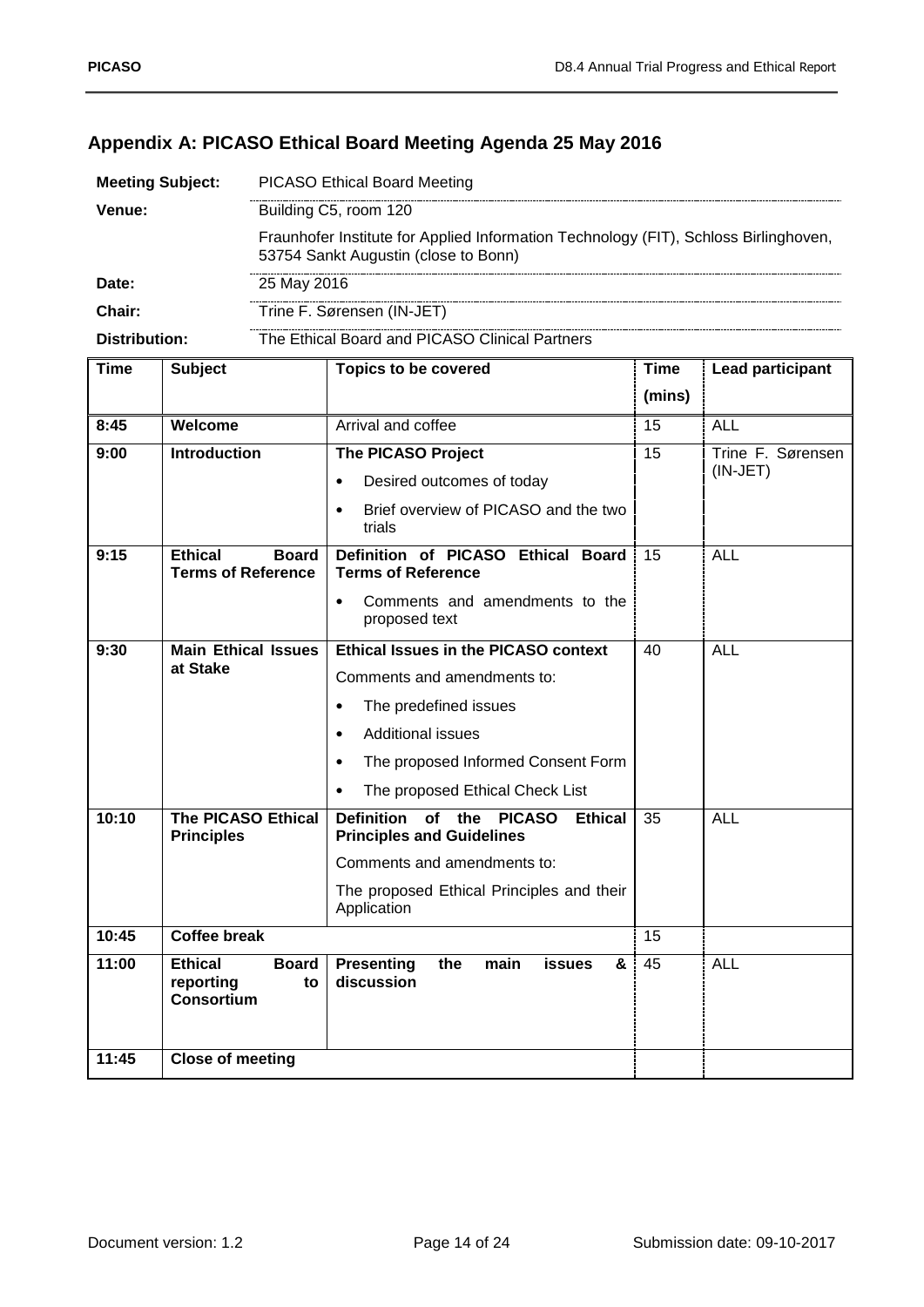| <b>Meeting Subject:</b> | <b>PICASO Ethical Board Meeting</b>                                                                                          |
|-------------------------|------------------------------------------------------------------------------------------------------------------------------|
| Venue:                  | Fraunhofer Institute for Applied Information Technology (FIT), Schloss Birlinghoven,<br>53754 Sankt Augustin (close to Bonn) |
| Room:                   | C5-033                                                                                                                       |
| Date:                   | 11 January 2017                                                                                                              |
| Chair:                  | Trine F. Sørensen (IN-JET)                                                                                                   |
| Distribution:           | The PICASO Ethical Board. CC to consortium partners                                                                          |

## <span id="page-14-0"></span>**Appendix B: PICASO Ethical Board Meeting Agenda 11 January 2017**

| <b>Time</b> | <b>Subject</b>                                                         | <b>Topics to be covered</b>                                                                                        | <b>Time</b>     | <b>Lead participant</b>   |
|-------------|------------------------------------------------------------------------|--------------------------------------------------------------------------------------------------------------------|-----------------|---------------------------|
|             |                                                                        |                                                                                                                    | (mins)          |                           |
| 13:00       | <b>Status</b><br>Welcome<br>&                                          | <b>Progress and current status</b>                                                                                 | 15              | Trine F. Sørensen         |
|             | update                                                                 | Objectives of today<br>$\bullet$                                                                                   |                 | $(IN-JET)$                |
|             |                                                                        | Overview of project status<br>$\bullet$                                                                            |                 |                           |
|             |                                                                        | Results from the review                                                                                            |                 |                           |
| 13:15       | <b>Trial 1: Cardio Vascular</b>                                        | Trial 1 status update                                                                                              | 15              | Jutta<br>Richter          |
|             | (CVD) with<br><b>Disease</b><br>Rheumatoid<br><b>Arthritis</b><br>(RA) | Trial definition and implementation<br>$\bullet$<br>plan                                                           |                 | (UDUS)                    |
|             |                                                                        | Recruitment & informed consent<br>$\bullet$<br><b>issues</b>                                                       |                 |                           |
|             |                                                                        | Ethics committee approval status.<br>$\bullet$                                                                     |                 |                           |
| 13:30       | $Trial$ 2:<br>Parkinson's<br><b>Disease</b><br>(PD)                    | Trial 2 update                                                                                                     | $\overline{15}$ | Agostino<br>Chiaravalloti |
|             | with<br>Cardio<br><b>Vascular</b><br>Disease (CVD)                     | Trial definition and implementation<br>$\bullet$<br>plan                                                           |                 | (UTV)                     |
|             |                                                                        | Recruitment & informed consent<br>$\bullet$<br><b>issues</b>                                                       |                 |                           |
|             |                                                                        | Ethics committee approval status.<br>$\bullet$                                                                     |                 |                           |
| 13:45       | <b>Discussion</b>                                                      | <b>Discussion</b>                                                                                                  | 60              | All                       |
|             |                                                                        | Ethical issues to be investigated /<br>$\bullet$<br>resolved.                                                      |                 |                           |
| 14:45       | <b>Coffee break</b>                                                    |                                                                                                                    | 15              |                           |
| 15:00       | <b>Discussion</b>                                                      | <b>Discussion</b>                                                                                                  | $\overline{45}$ | All                       |
|             |                                                                        | Ethical issues to be investigated /<br>resolved                                                                    |                 |                           |
| 15:45       | <b>Concluding remarks</b>                                              | <b>Next Steps</b>                                                                                                  | 15              | Trine F. Sørensen         |
|             |                                                                        | Upcoming deliverable: D8.5 First<br>$\bullet$<br>Annual Trial Progress and Ethical<br>Report (due 31 January 2017) |                 | $(IN-JET)$                |
| 16:00       | <b>Close of meeting</b>                                                |                                                                                                                    |                 |                           |
|             |                                                                        |                                                                                                                    |                 |                           |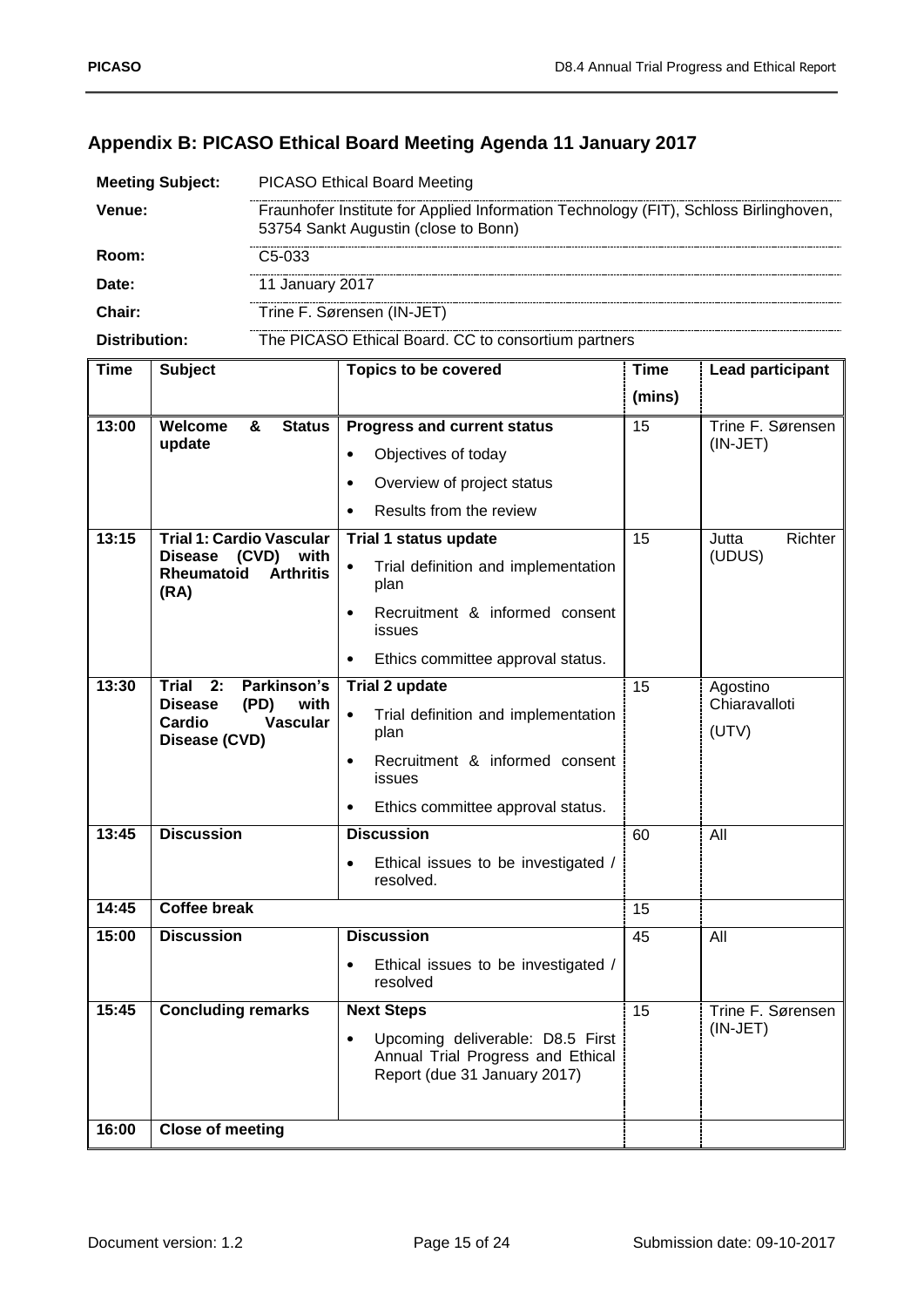## <span id="page-15-0"></span>**Appendix C: UTV informed consent**

Disclaimer: the translation provided here below may not completely reflect the original italian legal language.

## **INFORMATION SHEET AND THE CONSENT CERTIFICATE (For a subject capable of giving informed consent)**

## **INFORMATION SHEET**

Dear Ms/Miss/Mrs/Mr/Dr,

In this structure is in progress a project entitled "**PICASO**: "A personalized integrated care platform". The project involves the Department of Biomedicine and Prevenction, University of Rome Tor Vergata and Department of Neuropsychiatry, IRCCS Santa Lucia, Rome. The trial will be completed in XX months.

For the realization of this study, we needed the collaboration and availability of people who meets the scientific requirements suitable for evaluation provided in this project. Before you make the decision to accept or decline participation at this trial, please read carefully the follow pages, taking all required time. For any clarification, you can ask more information to the staff involved in the experimentation. For more information, do not hesitate to contact your trusted doctor or who you think fit.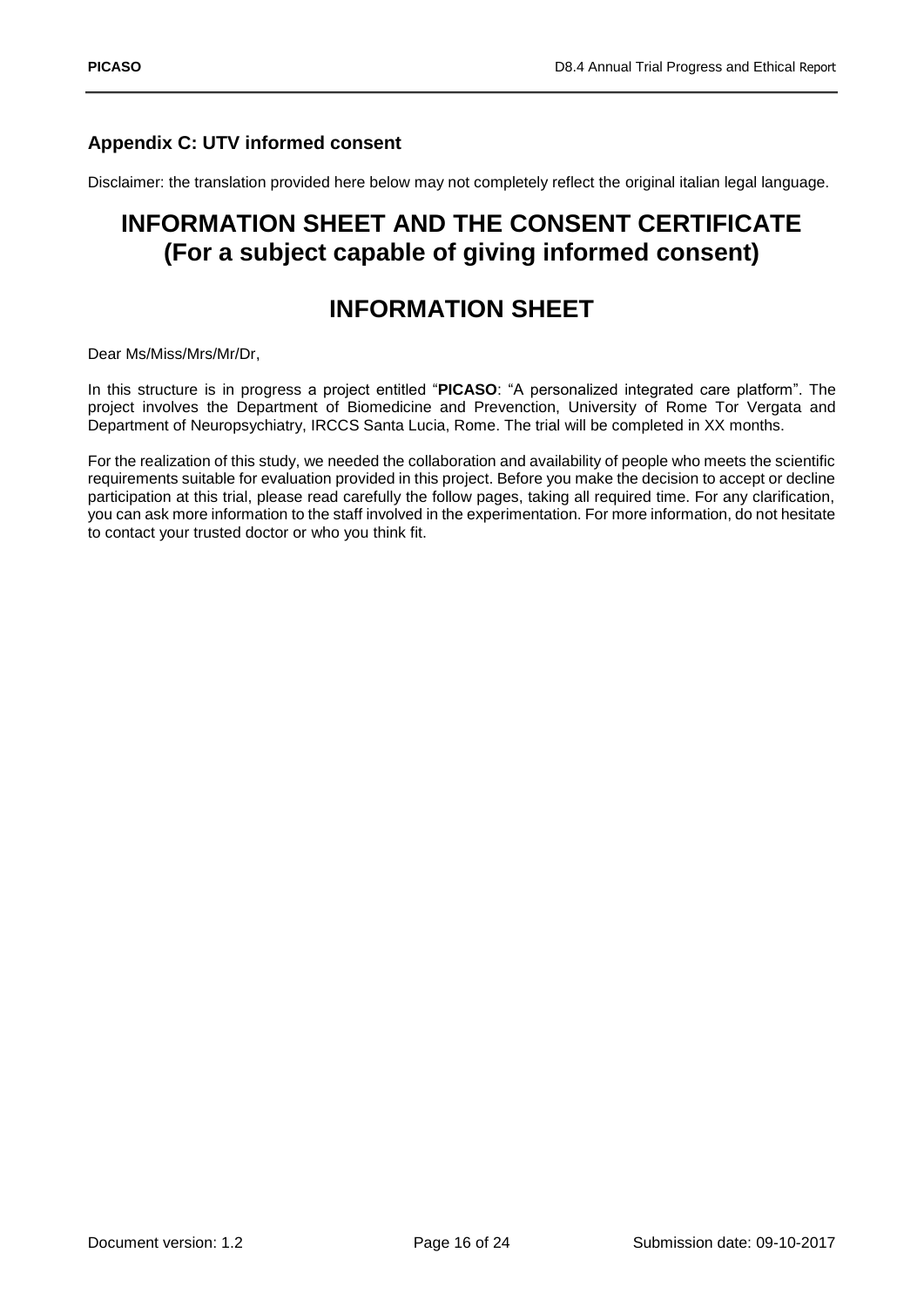#### **AIM OF THE STUDY**

The study is direct to patients with diagnosis or suspected Parkinson's disease and cardiovascular or psychiatric co-morbidity. Specifically, the main aim of the study is to improve the multidisciplinary management of the complex patient. This goal will be achieved through two main ways: a) sharing information about your clinical conditions among the specialists who will take care of your health; b) monitoring your vital parameters during your daily activity by means of low invasive wearable systems.

All patients enrolled in this study will be randomized (included with a random criterion) in two groups: 1) Group standard: current clinical practice in patient management; 2) Experimental group: patient management based on sharing of electronic information and monitoring the vital parameters (see below) with electronic devices.

#### **WHAT HAPPENS IF YOU PARTICIPATE AT THIS STUDY AND INVESTIGATIONS THAT WILL BE CARRIED OUT**

If you decide to participate at this study, you will not be subject to any experimental protocols or pharmacological investigation. Indeed, the experimental design involves the execution of the following treatments that are part of the normal clinical routine:

- First outpatient medical examination with Anamnesis and objective examination;
- Collecting of both anamnestic and anthropometric data;
- Hematochemical Examinations;
- Neuropsychological evaluation;
- Magnetic Resonance (MR); Nuclear Medicine Investigations (PET / TC, SPECT) with 18F-Fluorodeoxyglucose, Dat Scan and 123I Metaiodobenzylguanidine.
- Testing of genetic risk factors for cardiovascular and neurodegenerative disease;
- Pharmacological treatment according to your clinical condition;
- Ambulatory medical examinations for clinical and laboratory follow-up.

However, your participation does not incur any additional expenses for you. All expenses will be charged to the departments above indicated. The study will take 36 months. The study does not include the application of experimental protocols.

If you are included in the experimental group, the experimental plan will also provide:

- Monitoring of your biological parameters (blood pressure, heart rate and mobility) by wearing worn medical devices;
- Installing a small size hardware system in your home, able to communicate with the above-mentioned monitoring systems.

#### **BENEFITS THAT YOU WILL RECEIVE BY PARTICIPING IN THE STUDY**

Patients enrolled in the study will receive an accurate diagnostic evaluation of the disease by matching of the data obtained from clinical practice with those derived from the home monitoring systems.

#### **THE RISKS OF PARTICIPATING IN THE STUDY**

It is important to note that to the participation at this study does not involve specific risks for the patients. Nevertheless, we want to clarify that, at present state of knowledge, you may not benefit from the abovementioned procedures. However, for all patients that accept to participate at this trial, an insurance cover is provided. A copy of the Policy can be consulted at the Clinical Center. Also, if data emerged may influence your participation in the study, you will be promptly informed. The doctor who follows you in the experiment will provide all the clarifications and information you need.

#### **IF YOU DECIDE NOT TO TAKE PART IN THE STUDY**

You are free to not participate in the study. Your participation is completely voluntary and you can suspend at any time your membership without obligation to motivate the decision and communicating it to doctors who will follow you within the project. In any case, you will receive all the therapies planned for your pathology. Likewise, experimentation may be interrupted if your doctor finds that side effects occur.

#### **CONFIDENTIALITY AND PRIVACY OF PERSONAL DATA**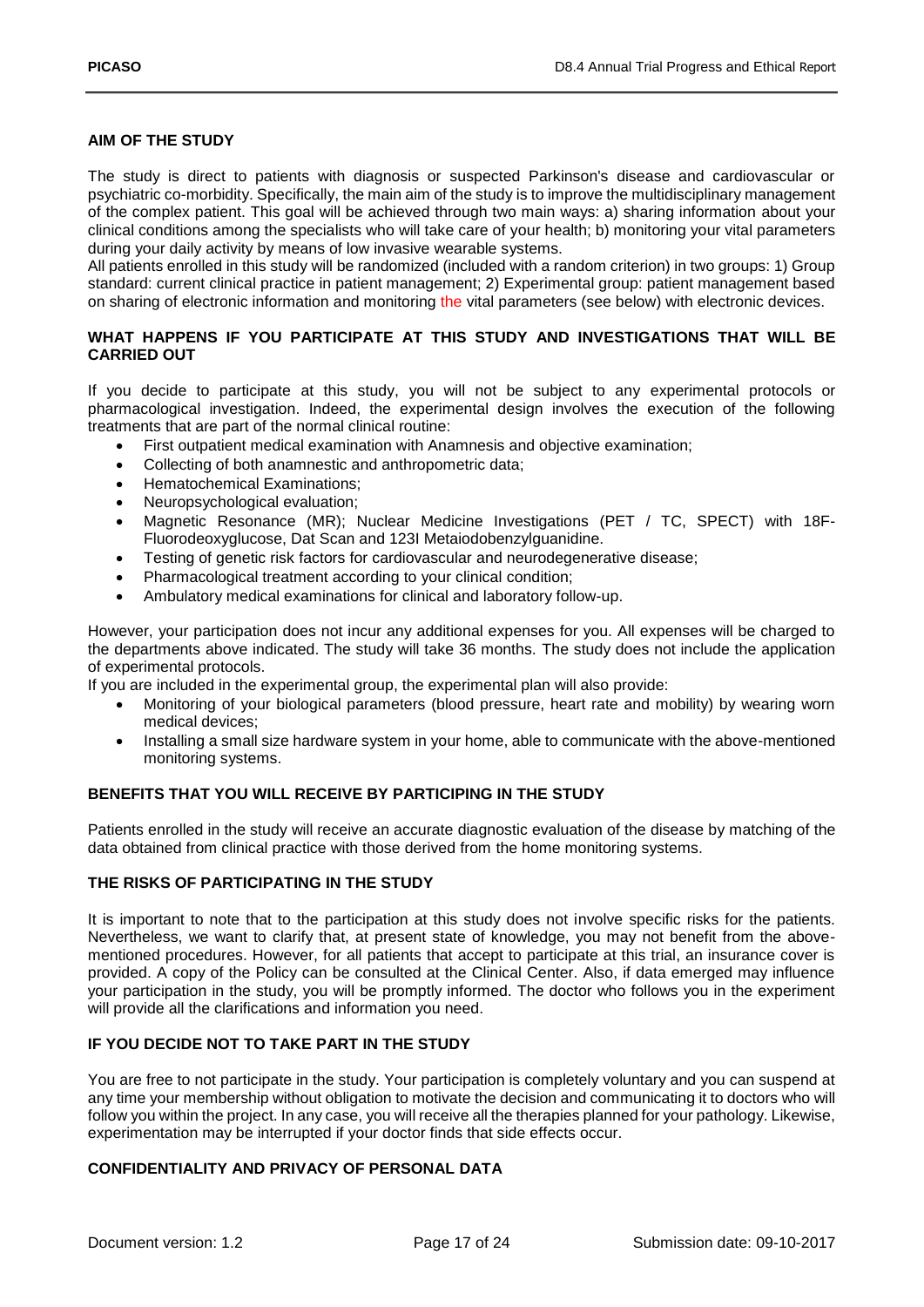All information related to your participation in this clinical trial will be strictly confidential. You will have the right to know both what information will be stored and to update or modify incorrect data. Specifically:

- Your personal data (initials of general information, clinical data, and other "sensitive" data) will be recorded, processed, managed and archived in both printed form and digital format - for the exclusive purposes linked to this clinical trial. Subsequently, personal data will be elaborated statistically and then processed in a totally anonymous form. In addition, your data (in anonymous form) may be used for publications and / or presented in congresses according to Personal Data Protection Act (D. Lgs. 196 del 30.06.2003).
- Consensus on the personal data processing is indispensable for your participation in the clinical trial. Your personal data will not be made accessible and/or available to third parties. Regulatory Authorities (Ministry of Health), medical staff, monitoring and auditing staff and the Ethics Committee will be allowed direct access to the original medical documentation for a review of clinical trial and / or data procedures, without violating the subject's privacy.

In addition, according to the Article 7 of Legislative Decree 196 of 30.06.2003, you have the right to obtain confirmation of the existence or not of your personal data, even if not yet registered, and their communication in an intelligible form. You have the right to obtain:

- a) updating, correcting, and integrating of your data (when/if you are interested)
- b) deletion, transformation into anonymous form or the blocking of data processed in violation of the law. Moreover, will be deleted data that is not necessary for storage in relation to the purposes of the study
- c) the attestation that the operations referred to in points (a) and (b) have been communicated, also for their contents, to whom data will be transferred or diffused, except in cases where this is impossible or involves the use of means manifestly disproportionate respect to the protected patient privacy.

You have the right to object, in whole or in part, to the processing of your personal data, for: sending advertising material, direct sales or market research and commercial communication.

For further information and communications during the study, please contact the following medical staff:

- Dr. Clelia Pellicano. Dr. Francesca Assogna, Dr. Gianfranco Spalletta (Department of Neuropsychiatry, IRCCS "Santa Lucia").
- Prof. Orazio Schillaci, Dr. Agostino Chiaravalloti (Department of Biomedicine and Prevention, University of Rome Tor Vegata)

The study's protocol proposed was drafted in accordance with the European "Good Clinical Practice" and the current version of the Helsinki Declaration and approved by the Independent Ethics Committee at the University Hospital "Tor Vergata" and IRCCS "Santa Lucia".

At the same Ethics Committee, you may report any relevant consideration related to this study.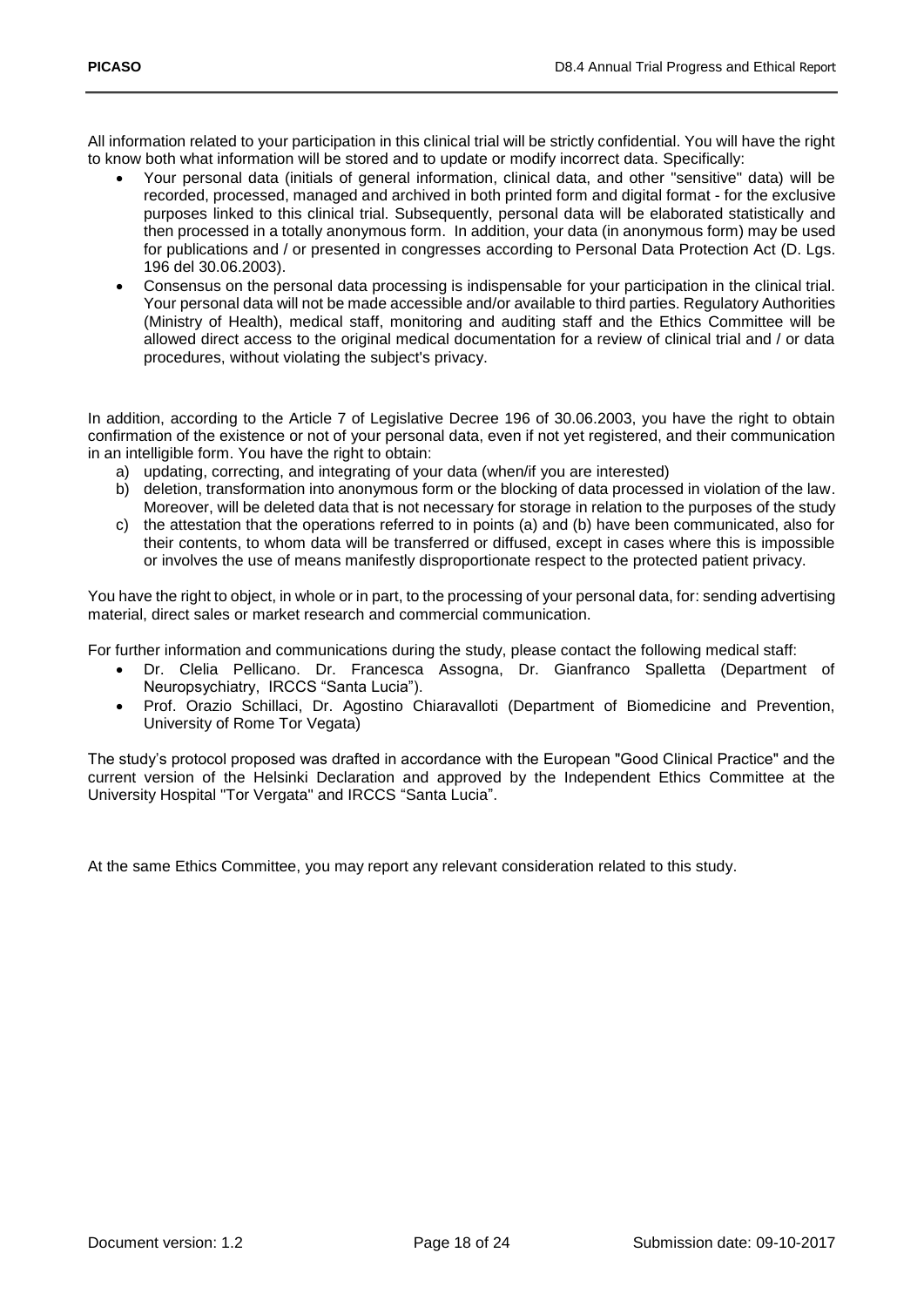## **DECLARATION OF CONSENT**

I **DECLARE** that I have received from the Doctor ……………………………………………. comprehensive explanations concerning my participation at the study entitle **"PICASO:** A personalized integrated care platform**"**, as indicated in the attached information sheet, a copy of which has been delivered to me in satisfactory advance. I have been adequately informed about the purpose of the study and its methods. I am aware that at any time I will be able to suspend my participation of the study without obligation to motivate the decision. Also, I was informed about my free participation.

I therefore declare that my consensus is an expression of a free decision and that my participation is free, not affected by promises of money, other benefits, obligations of gratitude, friendship or kinship to doctors that they propose the study.

I consent the use of my data, in anonymous form, for scientific and administrative purposes related to the realization of the study and **I agree / do not agree** that the news data concerning the experiment, limited to those that may prove useful for my health, should be transmitted to my trusted doctor,

Dr………………………………………….

I declare that I have been informed there is an insurance policy cover N°……………………………………………………………. and, therefore, to accept freely to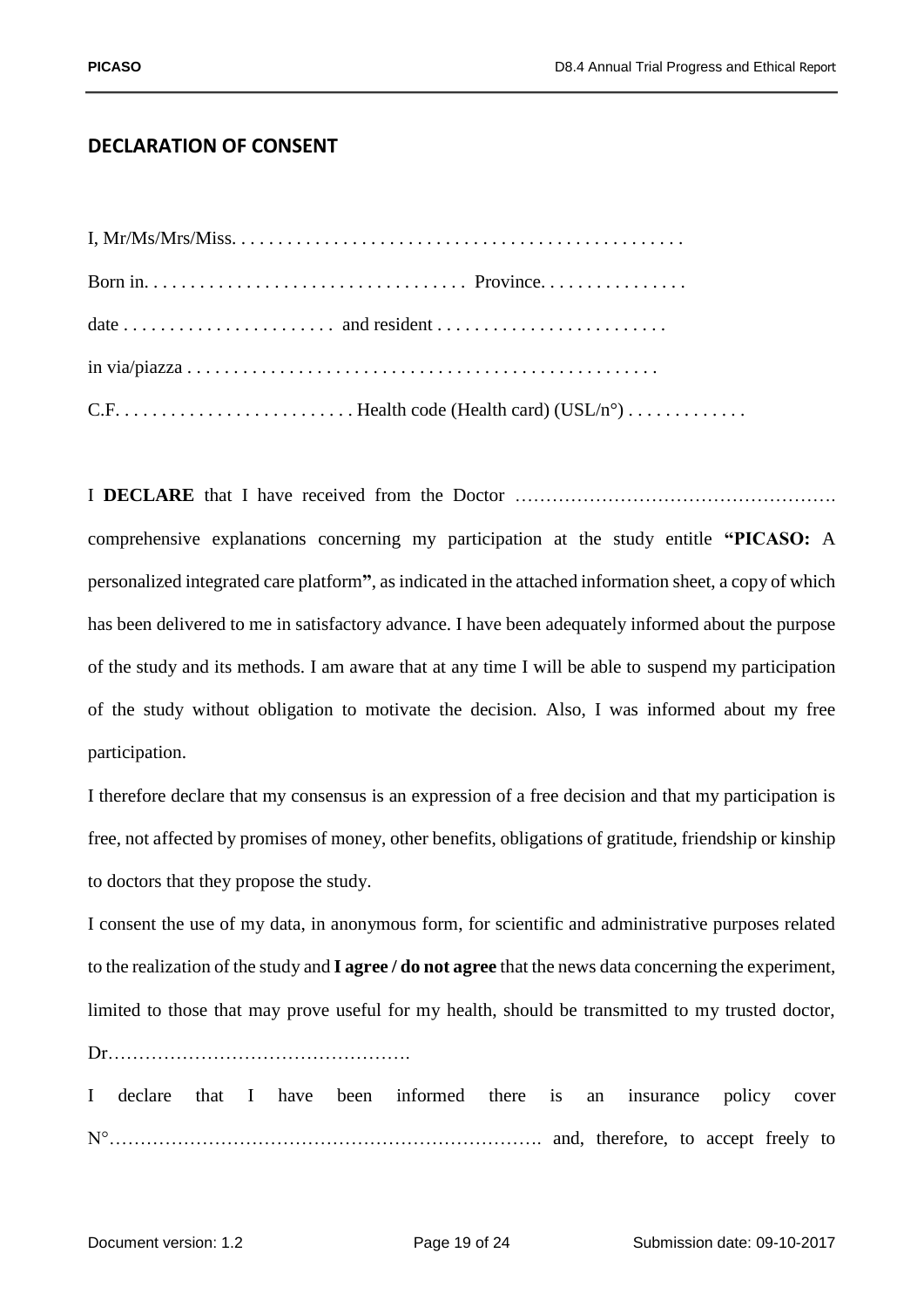participate in the study, having fully understood the meaning of my participation and the possible risks and benefits that may arise.

Date

Patient Signature

Date

Signatory of the Experimental Doctor

Signature of the Experimental Doctor (in block letters)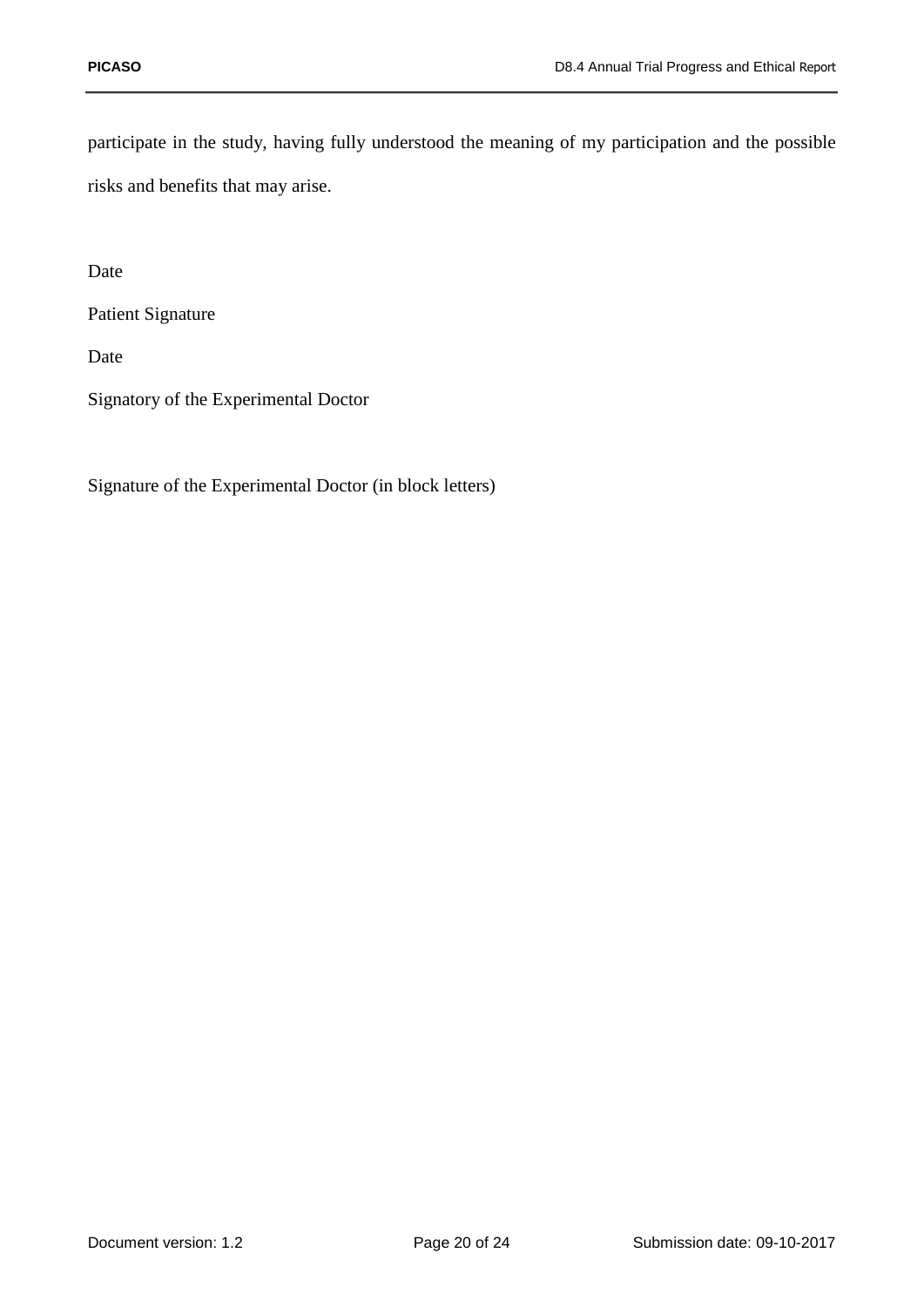## **STANDARD INFORMATION SHEET AND DECLARATION OF CONSENT (If the patient can not read and / or sign)**

| Mr/Ms/Mrs/Miss                                                                                       |  | the |
|------------------------------------------------------------------------------------------------------|--|-----|
| characteristics of the study entitle "PICASO: A personalized integrated care platform", according to |  |     |
| the attached information sheet, and after the opportunity to make any queries considered necessary,  |  |     |
| he/she agreed freely to participate in the study.                                                    |  |     |

Date and Signature of Independent Witness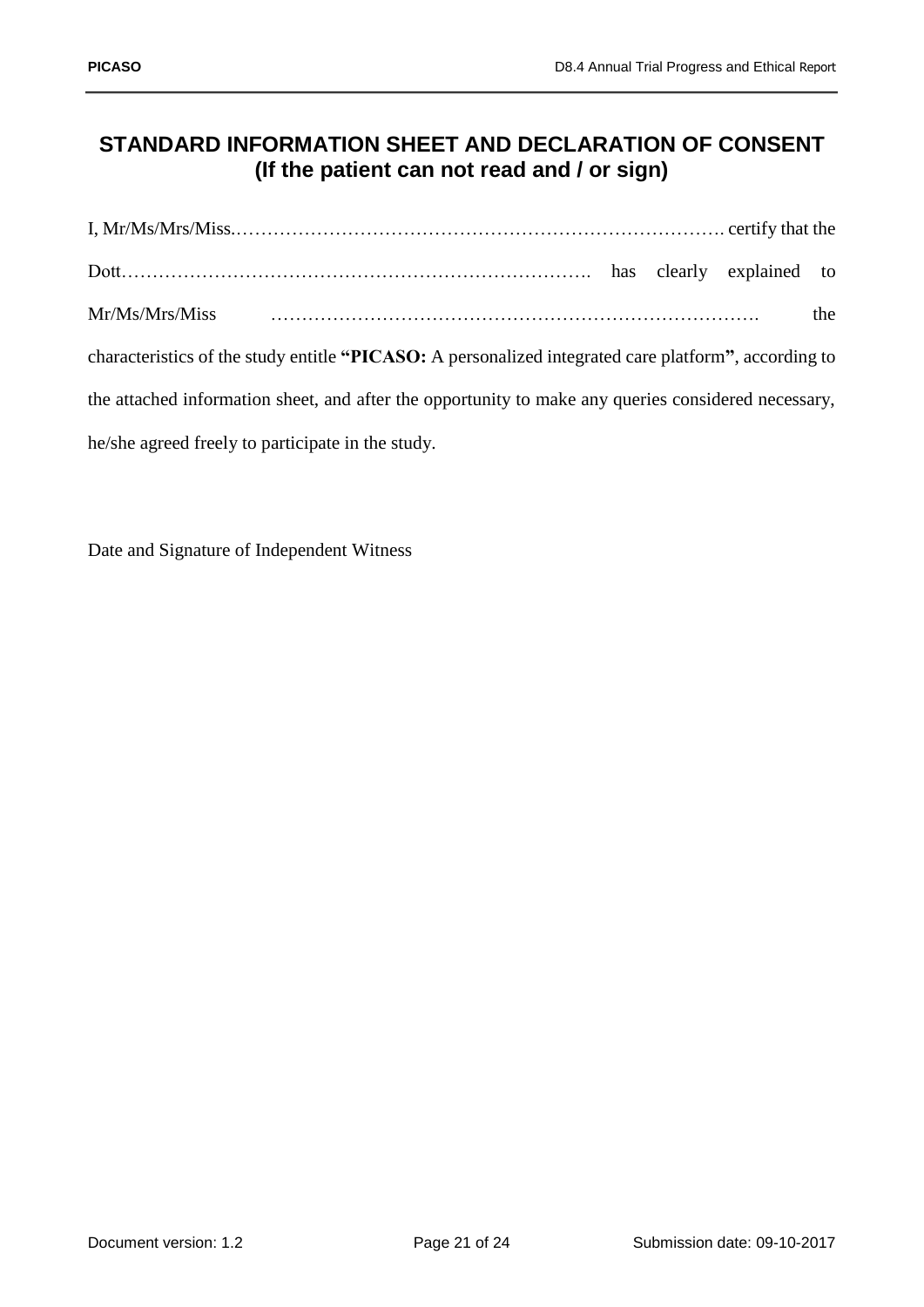## **INFORMATIVE AND MANIFESTATION OF CONSENT TO TREATMENT OF PERSONAL DATA**

#### **OWNER OF THE TREATMENT AND RELATED PURPOSES**

Testing Centres University Hospital "Tor Vergata" and IRCCS "Santa Lucia", will treat your personal data, especially those relating to your health, according to the "Good Clinical Practice" (Legislative Decree 211/2003). and to the extent that they are indispensable in relation to the purpose of the study, other relevant data its origin, its lifestyles, and so on, exclusively in relation to the realization of the study. Other data about your origin, your lifestyles etc will be used if they are indispensable for the realization of the study. The processing of your data related to pathology, therapy and personal data is indispensable for the study: the refusal to authorize the processing of its data will not allow you to take part in the study.

#### **NATURE OF THE DATA**

The doctor who will follow you in the study will identify you with a personal code: the data concerning you, with the exception of your name, will be recorded, processed and stored link to your personal code, at your date of birth, sex, weight and stature, and all variables related to the condition of your disease. Only your doctor and authorized persons involved in the study will be able to link this code to your name.

#### **TREATMENT OF DATA**

Data processed by electronic means will be published in strictly anonymous form. For example, these data will be used for scientific publications, statistics and scientific conferences. Your participation in the study implies that the Ethics Committee and the Italian and foreign health authorities will be able to know the data concerning you, contained in your original clinical documentation, ensuring the confidentiality of your identity.

#### **EXERCISE OF RIGHTS**

You may exercise your rights according to art. 7 of the Code (e.g. accessing your personal data, integrating them, updating them, correcting them, opposing their treatment for legitimate reasons, etc.) by addressing directly at the testing centre.

You may stop at any time and without giving any justification for your participation in the study: in that case, no further data will be collected about you. The data already collected will be used, without altering them, for the purposes of the study.

#### **CONSENT**

By subscribing to this form, I consent to the processing of my personal data for the purposes of the study within the limits and with the methods indicated in the information provided to me with this document.

Name and surname of the person concerned (in block letters) ……………………………………………………

Signature of the interested party ……………………………………….

Date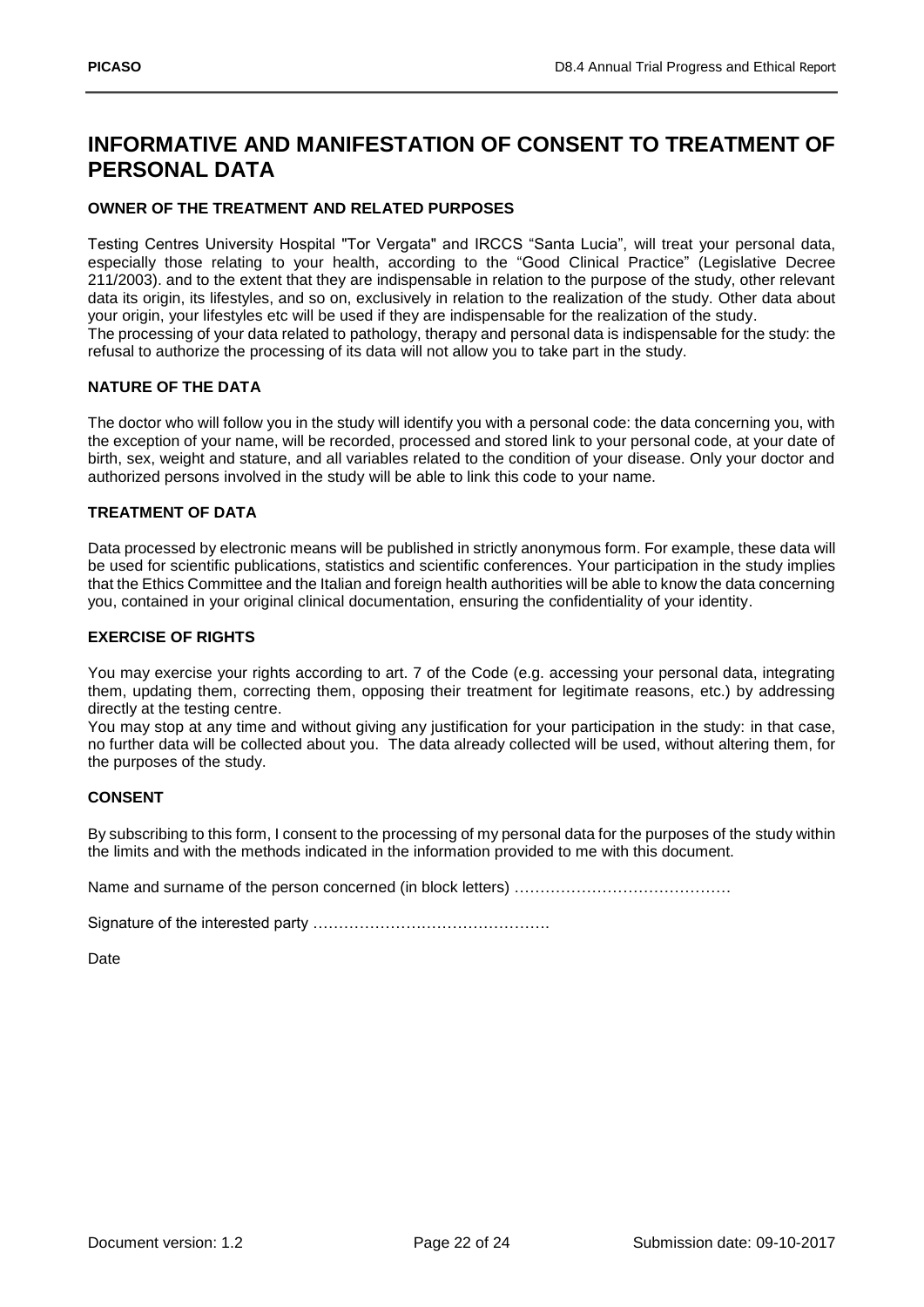## <span id="page-22-0"></span>**Appendix D: Statement confirming informed consent process**

| Statement confirming that informed consent was obtained in accordance with guidelines                                                                                                                          |
|----------------------------------------------------------------------------------------------------------------------------------------------------------------------------------------------------------------|
| I hereby confirm that the recruitment of patients for [NAME OF TRIAL] has followed the<br>guidelines laid out in D3.3 PICASO Ethical Guidelines for obtaining informed consent from<br>participating patients. |
|                                                                                                                                                                                                                |
|                                                                                                                                                                                                                |
|                                                                                                                                                                                                                |
|                                                                                                                                                                                                                |
|                                                                                                                                                                                                                |